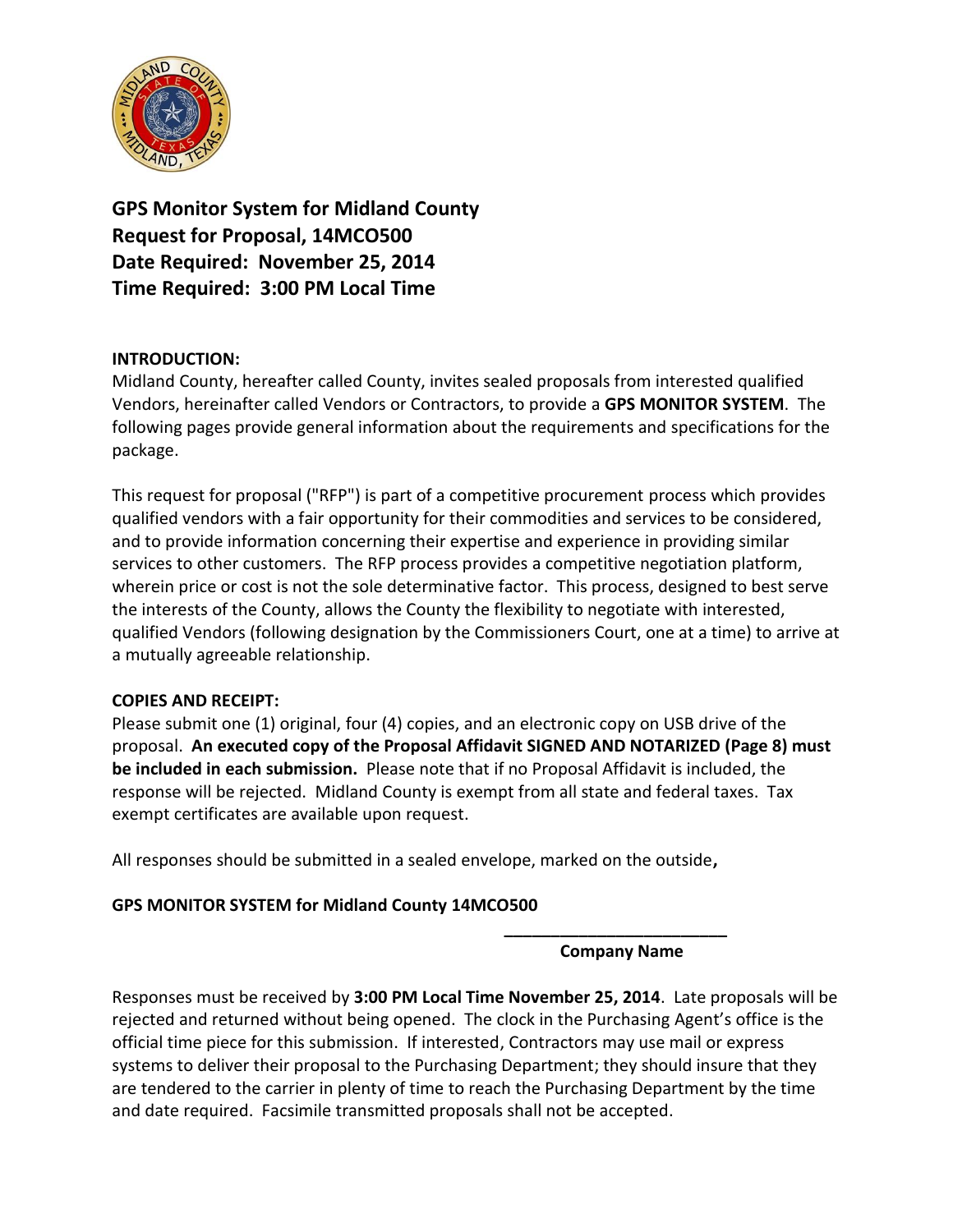**SUBMISSION LOCATION:** All bids which are mailed, shipped, delivered, etc. should be addressed as follows:

#### **Midland County Purchasing Department**

Midland County Courthouse Attention: Kristy Engeldahl, Purchasing Agent 500 N. Loraine Street, Suite 1101 Midland, Texas 79701

#### **DOCUMENTATION SUBMISSION:**

The respondent must submit all required documentation. Failure to provide requested information may result in rejection of the proposal.

### **ALTERATION OF PROPOSAL:**

A proposal may be altered, modified or amended by a Vendor at any time, prior to the time and date set forth above as the submission deadline. Alterations, modifications or amendments to a proposal must be made in the offices of the Purchasing Department. Any interlineations, alteration or erasure made on a proposal before the submission deadline must be initialed by the signer of the proposal, guaranteeing authenticity. A proposal may not be altered, modified or amended after the submission deadline.

### **WITHDRAWAL:**

A proposal may not be withdrawn or canceled by the respondent for a period of sixty (60) days following the date designated for the receipt of proposals, and respondent so agrees upon submittal of their proposal.

### **CONFLICT OF INTEREST:**

No public official shall have interest in this contract, in accordance with Vernon's Texas Codes annotated Local Government Code Title 5, Subtitle C, Chapter 171. Proposer is required to sign affidavit form included in Proposal documents.

### **SILENCE OF SPECIFICATIONS:**

The apparent silence of these specifications as to any detail of the apparent omission from it of a detailed description concerning any point, shall be regarded as meaning that only the best commercial practices are to prevail. All interpretations of these specifications shall be made on the basis of this statement.

### **CONFIDENTIALITY:**

Contents of the proposals will remain confidential until the contract is awarded. At that time the contents will be made public; except for any portion of a proposal which has been clearly marked as a trade secret or proprietary data (the entire proposal may not be so marked). Proposals will be opened, and the name of the firm submitting the proposal read aloud, acknowledged, at **3:05 PM, November 25, 2014**, in the Purchasing Department Conference Room located in the Midland County Courthouse, Suite 1101. All respondents or other interested parties are invited to attend the opening.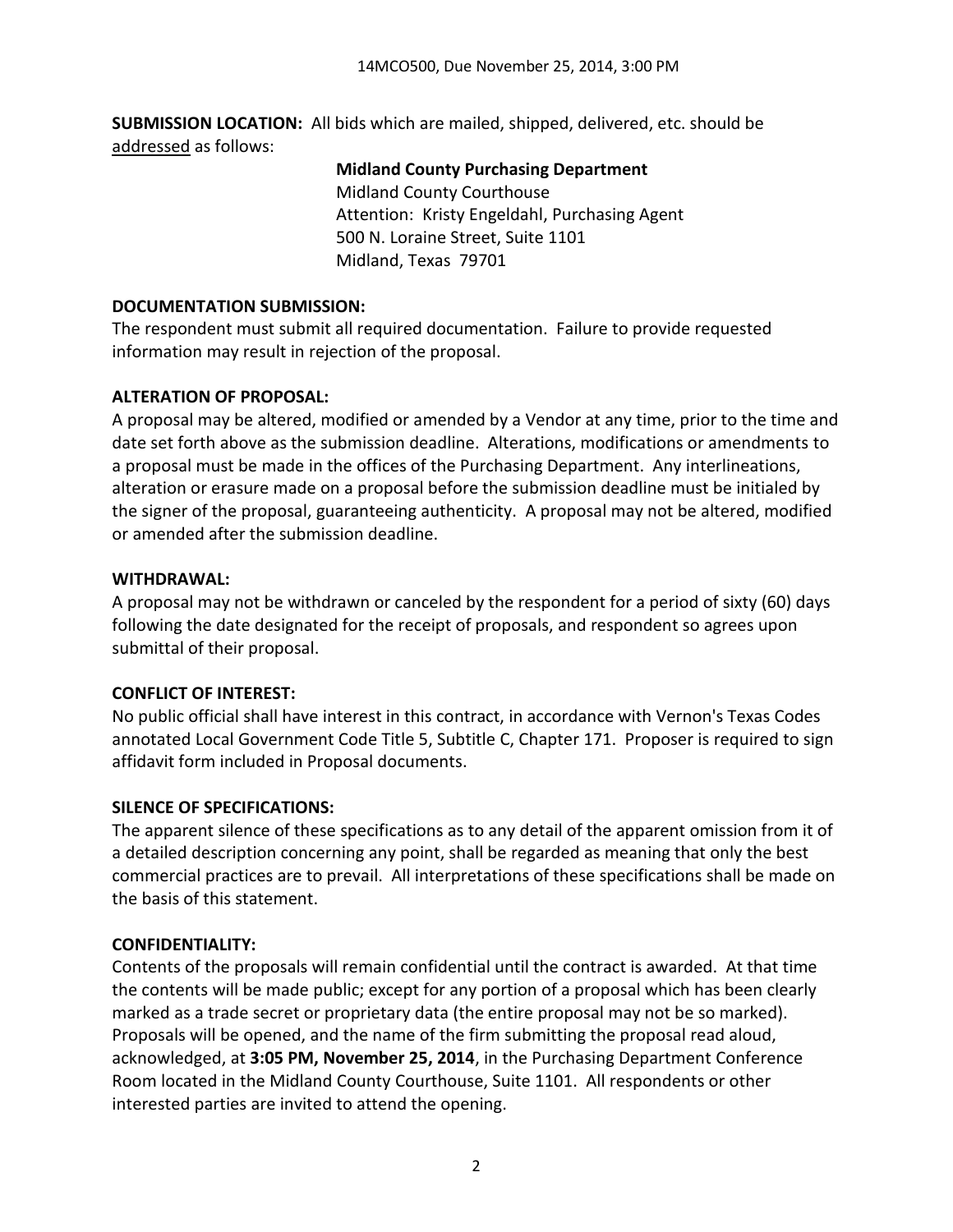### **ADDITIONAL INFORMATION AND DEMONSTRATION, NEGOTIATIONS:**

If vendor plans to submit specialized pricing for dual services regarding this RFP and RFP# 14MCO501 ALCOHOL MONITOR SYSTEM, please submit alternate proposal sheet with said proposed outlay.

Prior to award, selected Vendors may be asked to provide further information concerning their proposal. The Midland County Commissioners Court reserves the right to reject any and all proposals or waive formalities as deemed in the best interests of Midland County. The County may also enter into discussions and revisions of proposals after submission and before award for the purpose of obtaining the best and final offer, and to accept the proposal deemed most advantageous to Midland County.

This request for proposal (RFP) is part of a competitive procurement process which is designed to best serve the interests of the County in obtaining complicated commodities and/or services. It also provides interested Contractors with a fair opportunity for their goods and services to be considered. The RFP process is designed to be a competitive negotiation platform, where price is not required to be the sole determinative factor. Also, the County has the flexibility to negotiate with interested vendors (one at a time) to arrive at a mutually agreeable relationship. Negotiations will be arranged with vendors in a hierarchal order, starting with the vendor selected as the primary. If a contract cannot be negotiated, negotiations will move to the second vendor, and so forth until a contract is negotiated.

#### **SELECTION CRITERIA:**

Price is a primary consideration, however, it is not the only consideration to be used in the selection of an internet service provider. The product and/or service to be provided is also of major importance. Midland County will require that the successful vendor provide a representative for all County related business, service, billing, installation, activation and termination of said service. The evaluation criteria and factors are identified on page 18.

#### **QUESTIONS:**

If further information is required, please contact the Midland County Purchasing Department. All requests for information must be submitted in writing. Responses to all questions received will be sent to each Contractor/Vendor known to have copies of the Request for Proposal. Requests for information may be faxed to 432-688-4914 or e-mailed to [pur103@co.midland.tx.us.](mailto:pur103@co.midland.tx.us) All questions should be submitted on or before **5:00PM on November 7, 2014**. Questions received after said date and time will not receive a response.

#### **ORDINANCES AND PERMITS:**

The Contractor/Vendor agrees, during the performance of the work, to comply with all applicable Federal, State, or local code and ordinances.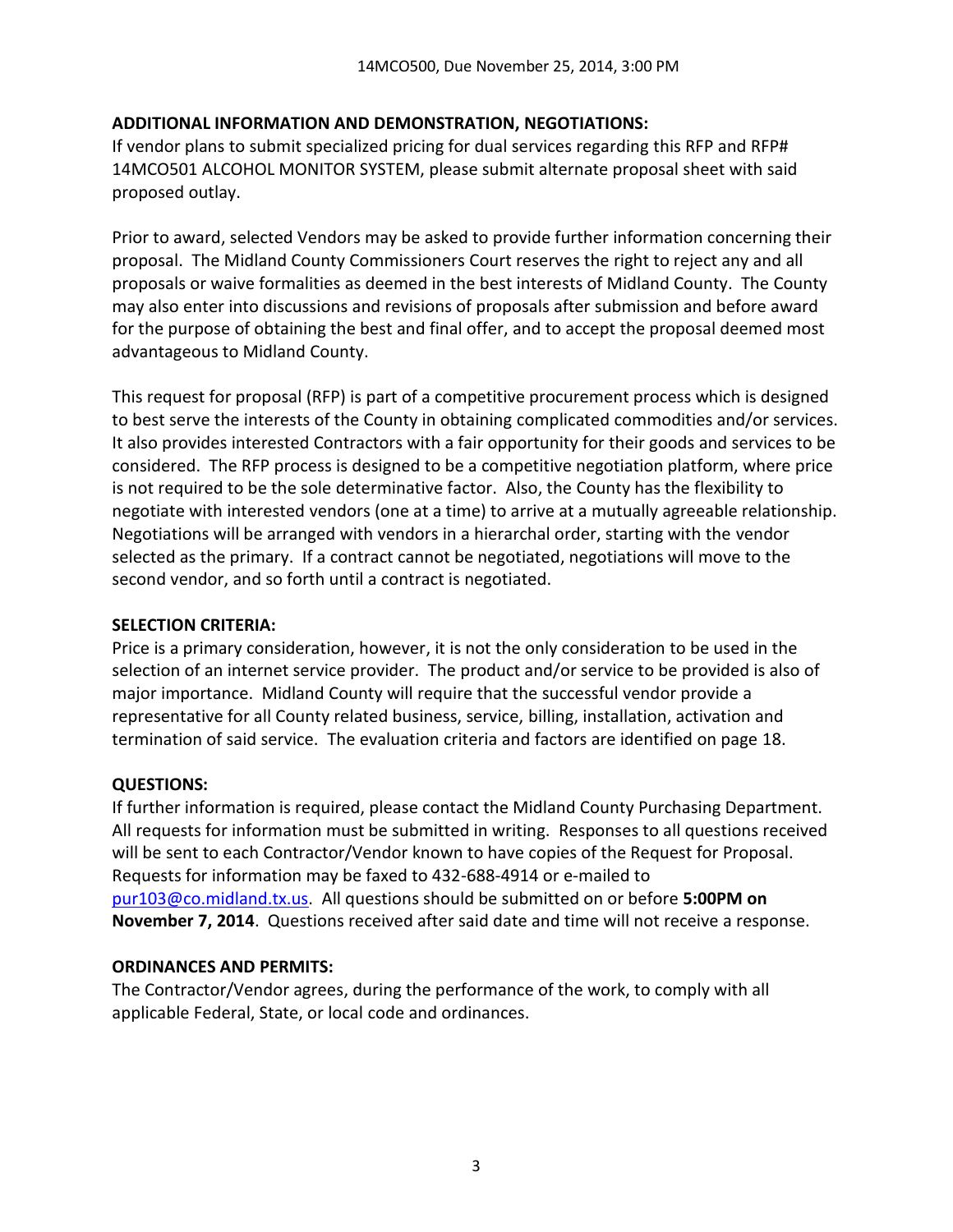#### **INVOICES:**

Invoices are to be mailed to P.O. Box 421, Midland, Texas 79702 and should cite the applicable Blanket Purchase Order Number, which will be prepared on a departmental basis for the fiscal year. Any and all notices or other communications required or permitted by any contract awarded as a result of this RFP shall be served on or given to Midland County, in writing, by personal delivery to the Purchasing Agent of Midland County, Texas, or by deposit with the United States Mail, postage prepaid, registered or certified mail, return receipt requested, addressed to the Midland County Purchasing Agent 500 N. Loraine Suite 1101 Midland, TX 79701, or at such other address as may have been specified by written notice to Vendor.

#### **INSURANCE:**

The awarded Vendor will maintain such insurance as will protect the Vendor and the County from claims under the Workers' Compensation Acts, and any amendments thereof, and from any other claims for damages from personal injury, including death, which may arise from operations under this agreement, whether such operations be by themselves or by any sub-Contractor, or anyone directly or indirectly employed by either of them. Current Certificate of such insurance shall be furnished to Midland County and shall show all applicable coverage(s).

### **Other insurance requirements are:**

General Liability with a limit of no less than \$1,000,000 per occurrence and \$2,000,000 aggregate limit. This will include standard language and no exclusions for products/completed operations.

Commercial Auto Liability Insurance with a Combined Single Limit of no less than \$1,000,000. Workers' Compensation statutory limits.

We also recommend a follow form excess liability policy or umbrella with a limit of \$2,000,000. Professional Liability (errors and omissions coverage) – or coverage which will properly respond to item (1) below regarding violation of civil rights.

Midland County will require the selected Vendor to name Midland County as an additional insured and provide a waiver of subrogation prior to making a contract.

Vendor shall provide an adequate plan of insurance that provides: (1) coverage to protect Midland County and the State against all claims, including claims based on violations of civil rights arising from the Services performed by Vendor; (2) coverage to protect the State from actions by a third party against Vendor or any subcontractor of Vendor; and (3) coverage to protect the State from actions by officers, employees, or agents of Vendor or any subcontractor(s). Vendor shall maintain the following insurance coverage in full force and effect for the mutual protection and benefit of Midland County, the State and Vendor with the amounts and coverage's as required by law, in accordance with the following:

a. Claims that may arise out of or result from Vendor's actions/omissions/ operations hereunder, whether such actions/omissions/operations are by Vendor or by a subcontractor of Vendor, or by anyone directly or indirectly employed by or acting on behalf of Vendor or a subcontractor where liability may arise for:

1) Claims under workers compensation disability benefits, and other similar employee benefit actions.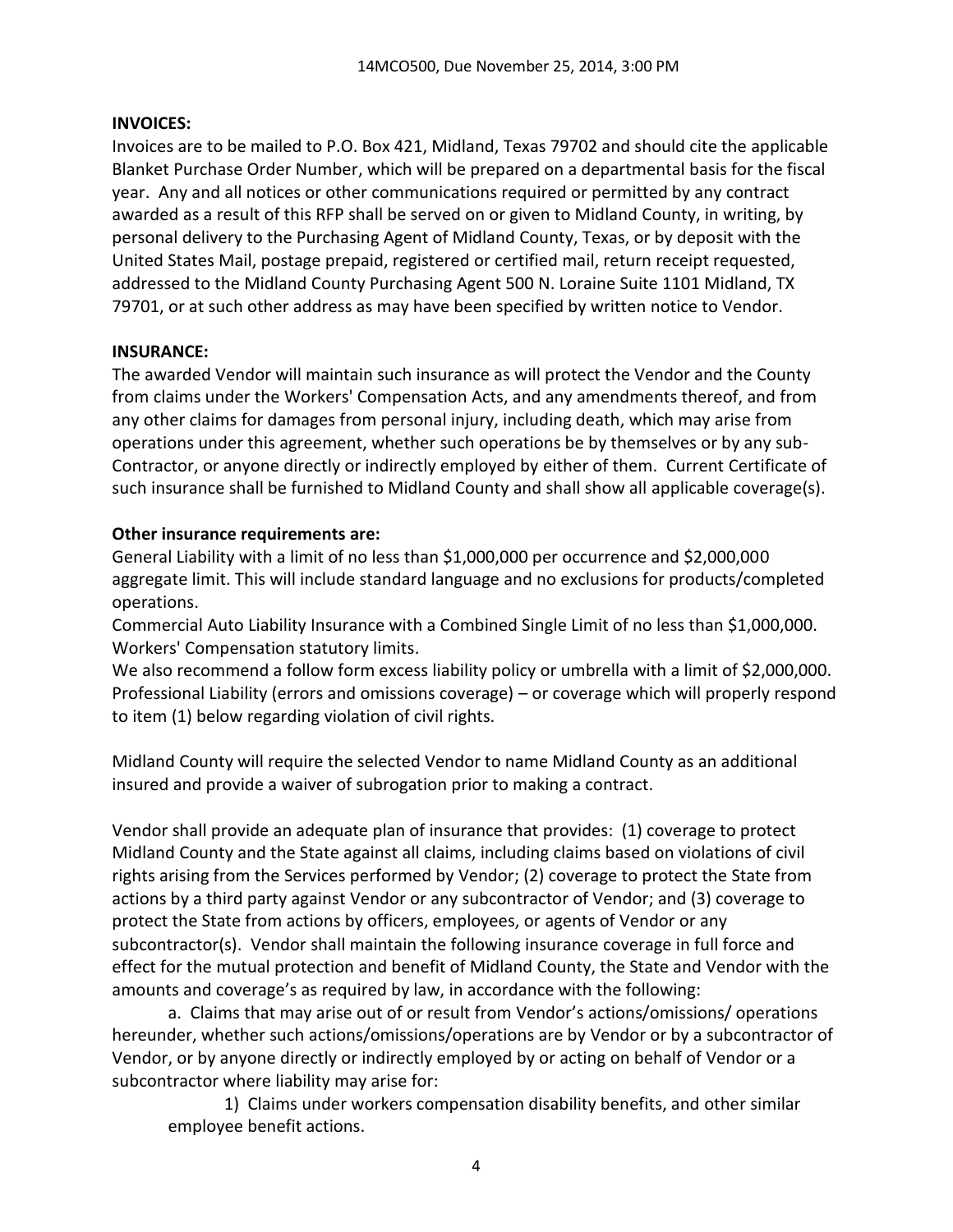2) Claims for damages because of bodily injury, occupational sickness or disease, or death of any Vendor employees.

3) Claims for damages because of bodily injury, sickness or disease or death of any Person other than Vendor's employees.

4) Claims for damages insured by usual personal liability coverage that are sustained by (a) any Person as a result of an act directly or indirectly related to the employment of such Person by Vendor, or by (b) any other Person.

5) Claims for damages because of injury to or destruction of tangible property, including loss of use resulting there from.

6) Claims for damages based on violations of civil rights.

7) Claims for damages arising from fire and lightning and other casualties.

b. Vendor shall obtain and maintain in force insurance coverage in accordance with all applicable law and accepted industry standards during the term they are engaged hereunder. In addition, Vendor shall maintain a commercial general liability policy in an amount not less than \$1,000,000 per occurrence and \$2,000,000 general aggregate.

c. Certifications/policies of insurance shall be filed with Midland County prior to execution of this AGREEMENT. Vendor shall notify Midland within fifteen (15) days of cancellation of any policy required herein.

d. Compliance with the foregoing insurance requirements shall not relieve Vendor from any liability under the indemnity provisions.

## **ORAL COMMITMENT:**

Proposers should clearly understand that any verbal representations made or assumed to be made during any discussions held between representatives of an proposer and any Midland County personnel or official are not binding on Midland County.

# **RIGHTS OF THE CONTRACTING AUTHORITY:**

Midland County reserves the right to withdraw this RFP at any time and for any reason. Receipt of the proposal materials by Midland County or submission of a proposal to Midland County confers no rights upon the proposer nor obligates Midland County in any manner.

Vendor must agree to Midland County's Standard Terms and Conditions which are set forth in attached documentation.

All costs associated with the preparation or submittal of proposals shall be born by the proposer, and no cost shall be sustained by Midland County.

### **INDEMNIFICATION:**

The Vendor shall defend, indemnify and save whole and harmless the County and all its officers, agents and employees from and against any and all demands, claims, suits, or causes of action of any character, name, kind or description brought for, or on account of, arising out of or in connection with the Vendor's performance or non-performance of any obligation of Vendor or any negligent act, misconduct or omission of the Vendor in the performance of its contractual obligations. The Vendor shall defend, indemnify, save, and hold harmless the County and its officers, agents, representatives and employees from and against any and all demands, claims,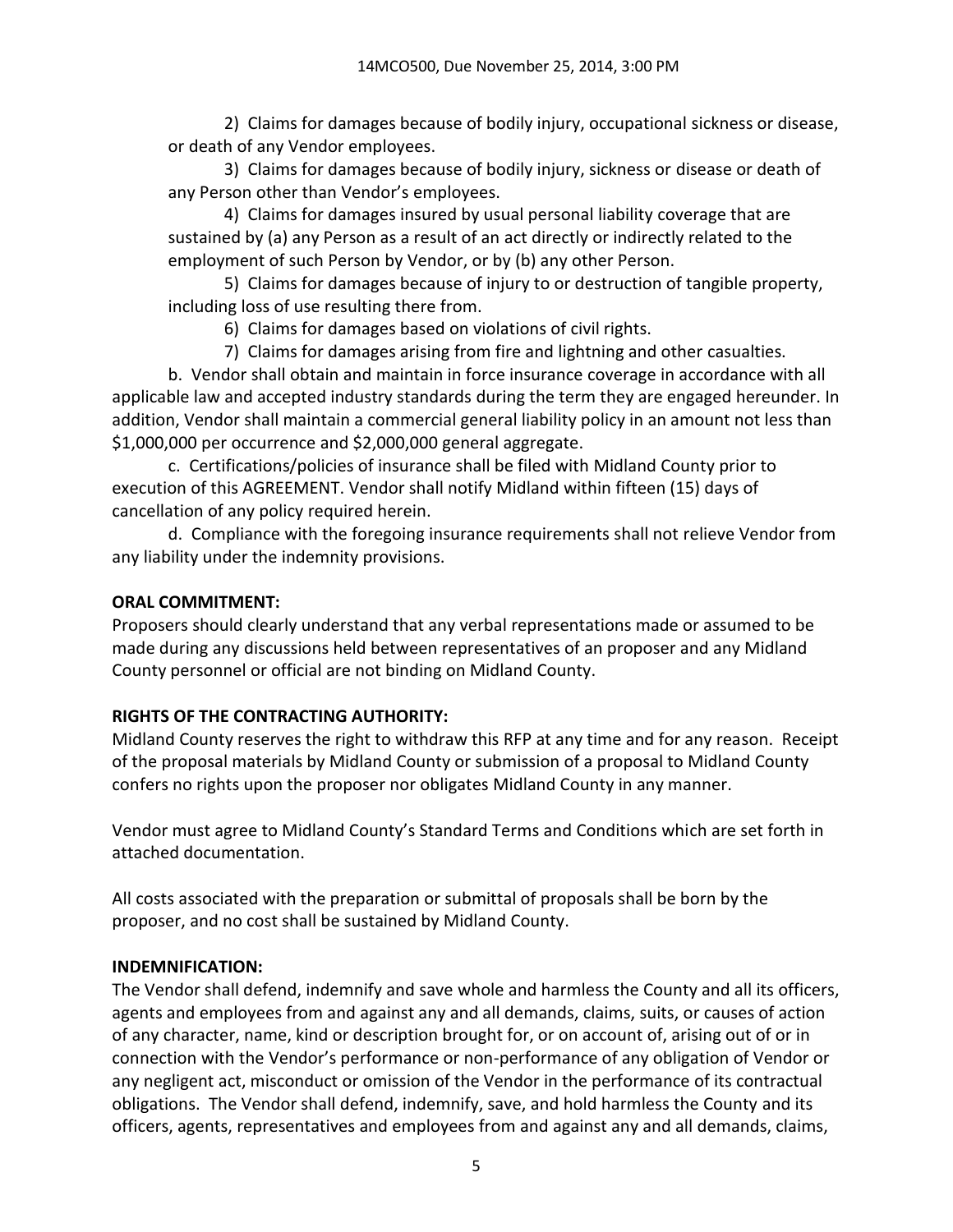suits, or causes of action of any character, name, kind or description brought for, on account of, arising out of or in connection with Vendor's product or service.

### **STATUS OF INDEPENDENT CONTRACTOR:**

Vendor shall be considered an independent contractor, for all purposes. Vendor will not at any time, directly or indirectly, act as an agent, servant, representative or employee of the County. Vendor will not take any action which is intended to create any commitments, duties, liabilities or obligations on behalf of the County, without prior written consent of the County.

## **PARTIAL INVALIDITY:**

In the event any one or more of the provisions contained in this RFP or any contract resulting therefore, for any reason, be held to be invalid, illegal or unenforceable in any respect, such invalidity, illegality or unenforceability shall not affect any other provision of this RFP or any contract resulting therefore and this RFP or the contract resulting therefore shall be construed as if such invalid, illegal or unenforceable provision had never been contained herein.

## **REMEDIES:**

The successful Proposer and Midland County agree that both parties have all rights, duties, and remedies available as stated in the Uniform Commercial Code.

## **CONTRACT TERMINATION:**

Non-performance of the Vendor/Contractor in terms of specifications or noncompliance with terms of this contract shall be basis for termination of the contract by the County. Termination in whole or in part, by the County may be made at its option and without prejudice to any other remedy to which it may be entitled at law or in equity, or elsewhere under this contract, by giving (60) sixty days written notice to the Contractor/Vendor with the understanding that all work being performed under this contract shall cease upon the date specified in such notice. The County shall not pay for work, equipment, services or supplies which are unsatisfactory. Contractor/Vendor may be given reasonable opportunity prior to termination to correct any deficiency. This, however, shall in no way be construed as negating the basis for termination for non-performance. The right to terminate the notice thereof is controlled by these proposal specifications and is not subject to being altered by contract.

### **VENUE:**

It is hereby agreed that the contract will be made in Midland, Midland County, Texas, and any dispute arising as a result of it shall be governed by the laws of the State of Texas for the purpose of any law suit, and the parties agree that such lawsuit shall be brought in Midland County, Texas.

### **LAW GOVERNING:**

The parties under contract shall be subject to all Federal laws and regulations, and all rules and regulations of the State of Texas. The laws of the State of Texas shall govern the interpretation and application of the contract; regardless of where any disagreement over its terms should arise or any case of action arise.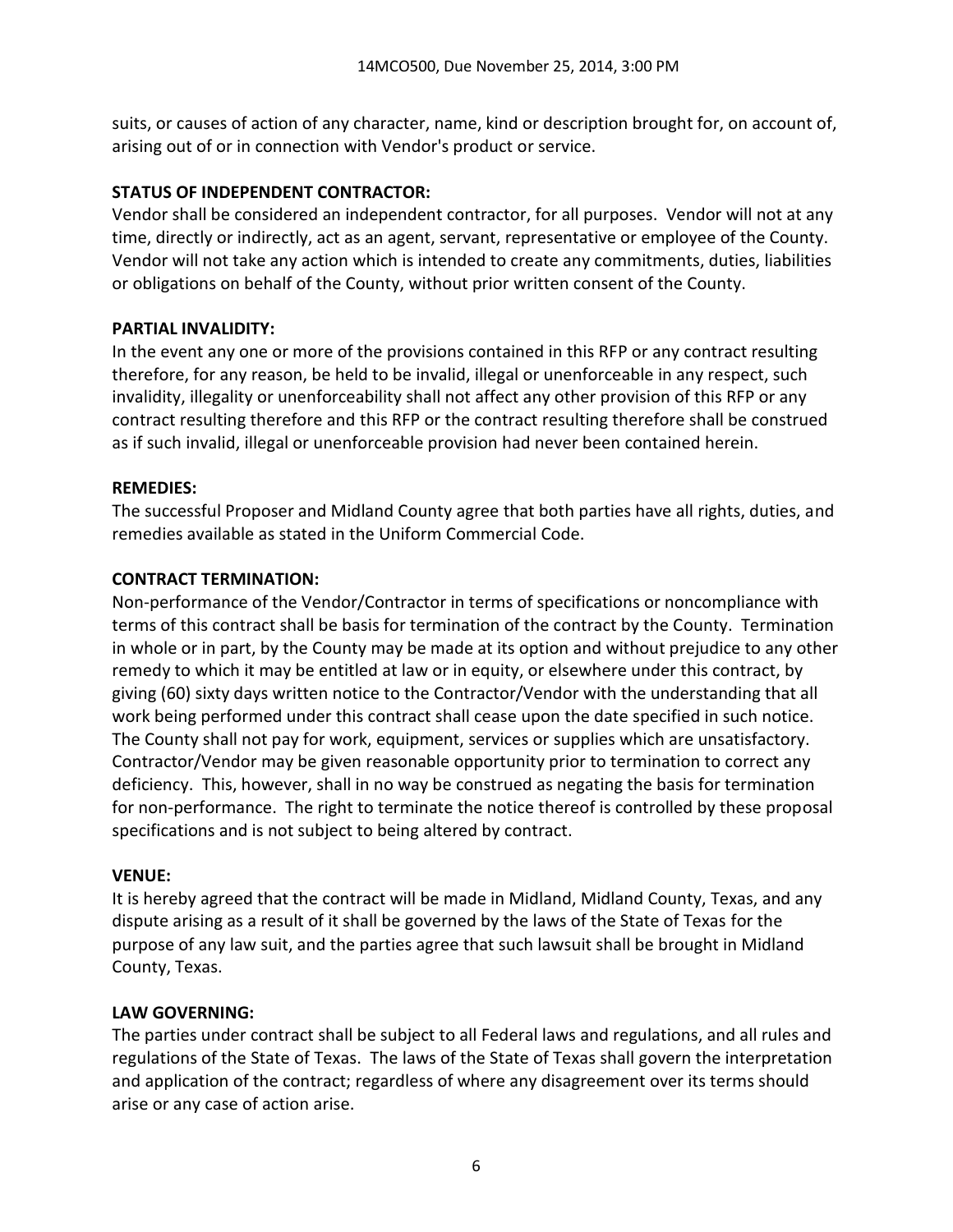### **FUNDING CONTINGENCY:**

Any contract awarded pursuant to this RFP shall be contingent on sufficient funding and authority being made available in each fiscal period by the appropriate officials of Midland County. If sufficient funding or authority is not made available, the contract shall become null and void.

### **ASSIGNMENT:**

The Contractor shall not sell, assign transfer or convey this contract in whole or in part, without the prior written consent of the County.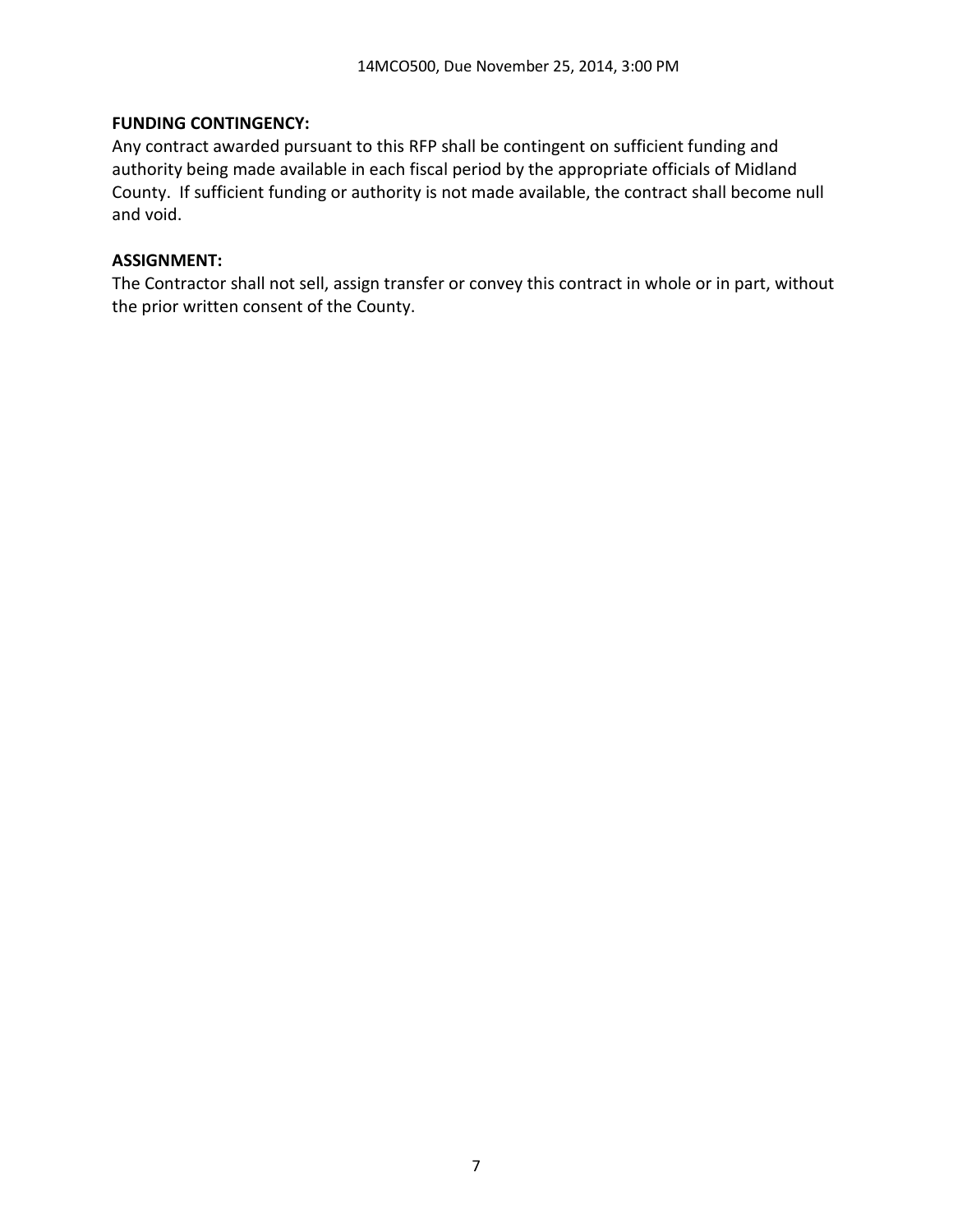#### **REQUIRED FORM COMPANY AFFIDAVIT**

The affiant, The affiant,  $\frac{1}{2}$  is tates with respect to this submission to County:

I (we) hereby certify that if the contract is awarded to our firm that no member or members of the governing body, elected official or officials, employee or employees of said County, or any person representing or purporting to represent the County, or any family member including spouse, parents, or children of said group, has received or has been promised, directly or indirectly, any financial benefit, by way of fee, commission, finder's fee or any other financial benefit on account of the act of awarding and/or executing a contract.

I hereby certify that I have full authority to bind the company and that I have personally reviewed the information contained in the RFP and this submission, and all attachments and appendices, and do hereby attest to the accuracy of all information contained in this submission, including all attachments and exhibits.

I acknowledge that any misrepresentation will result in immediate disqualification from any consideration in the submission process.

I further recognize that County reserves the right to make its award for any reason considered advantageous to the County. The company selected may be without respect to price or other factors.

| Type of business organization (corporation, LLC, partnership, proprietorship) |  |  |
|-------------------------------------------------------------------------------|--|--|
|                                                                               |  |  |
|                                                                               |  |  |
|                                                                               |  |  |

Notary Seal Below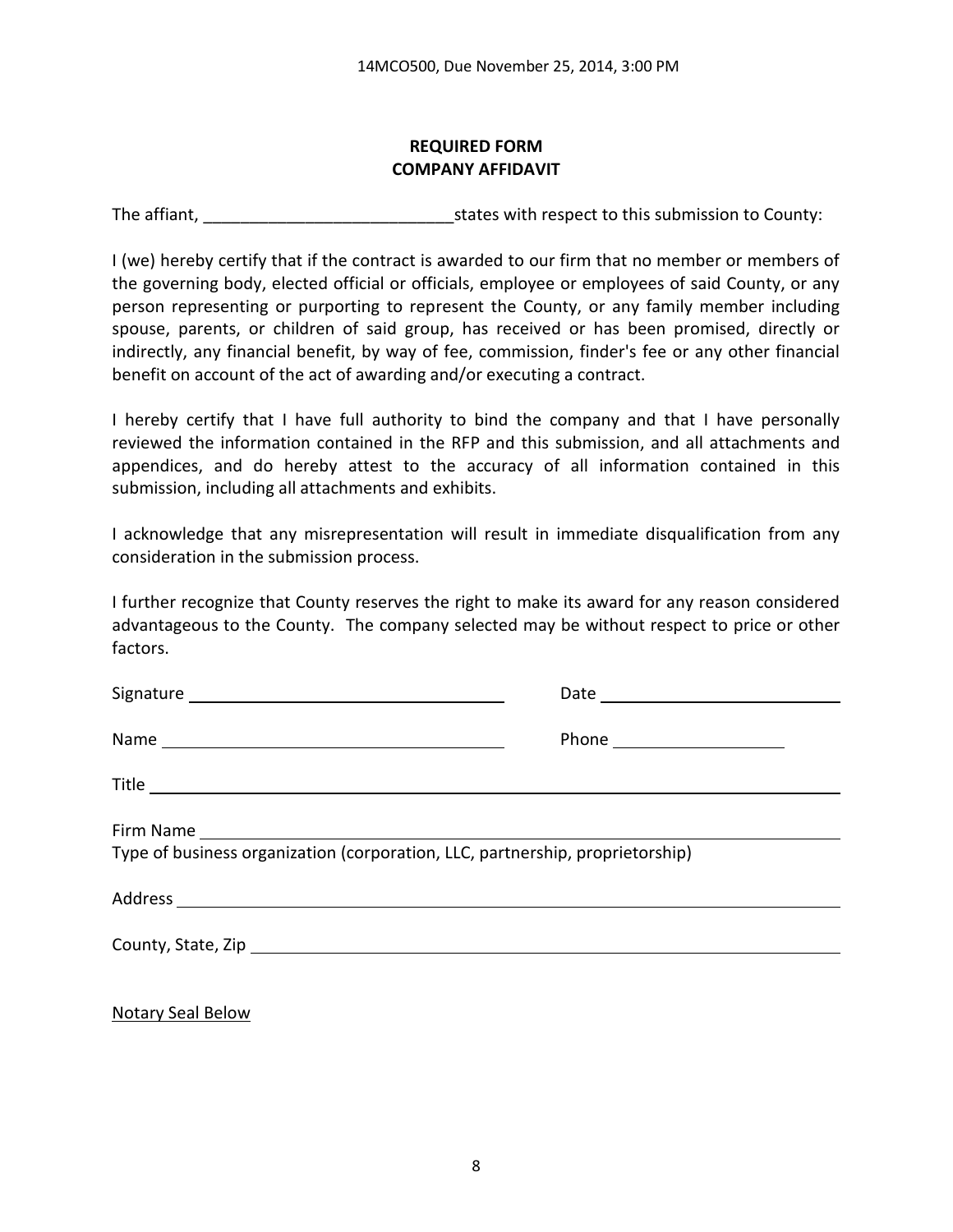### **SPECIFICATION AND REQUIREMENTS:**

### **I. PURPOSE**

- A. It is anticipated that Midland County will continue the use of electronic GPS monitoring services as a supervision tool for offenders/defendants and as an alternative measure for sentencing, confinement and possible revocation.
- B. It is the expressed intent of Midland County to award a contract to the Vendor with the best technology, price and customer service, while at the same time providing as much protection as is practical to the public.

### **II. STANDARDS FOR SERVICE**

- A. VENDOR ACCESSIBLITY The vendor shall provide a single point of contact for the services identified in this RFP. Midland County reserves the right to speak with other individuals associated with the vendor including, but not limited to, subcontractors if applicable.
- B. INFORMATION REQUIRED OF VENDOR Vendor should include the following information in response to this RFP.
	- 1. Name, title, telephone, fax numbers, and email address of vendor's contact person for all inquiries. The contact person shall be responsible for fielding all inquiries from Midland County and providing the vendor's response.
	- 2. Business form of vendor (e.g., corporation, partnership, sole proprietorship, etc.) if applicable.
		- a. If a corporation, include the date and state of incorporation.
		- b. Vendor's Tax Identification Numbers.
		- c. Names and addresses of vendor's principal officers, directors, and/or partners.
	- 3. The name(s) and address(es) of the vendor's insurance carrier(s), along with a statement(s) from vendor's insurance carrier(s) that insurance as specified in the insurance section on pages 4 and 5 is either in force and/or available upon vendor's request.
	- 4. List including address and telephone number of all public institutions or agencies to which the vendor provides or has provided similar services within the past five (5) years. **Midland County reserves the right to contact any public institution or agency on the list as additional references.**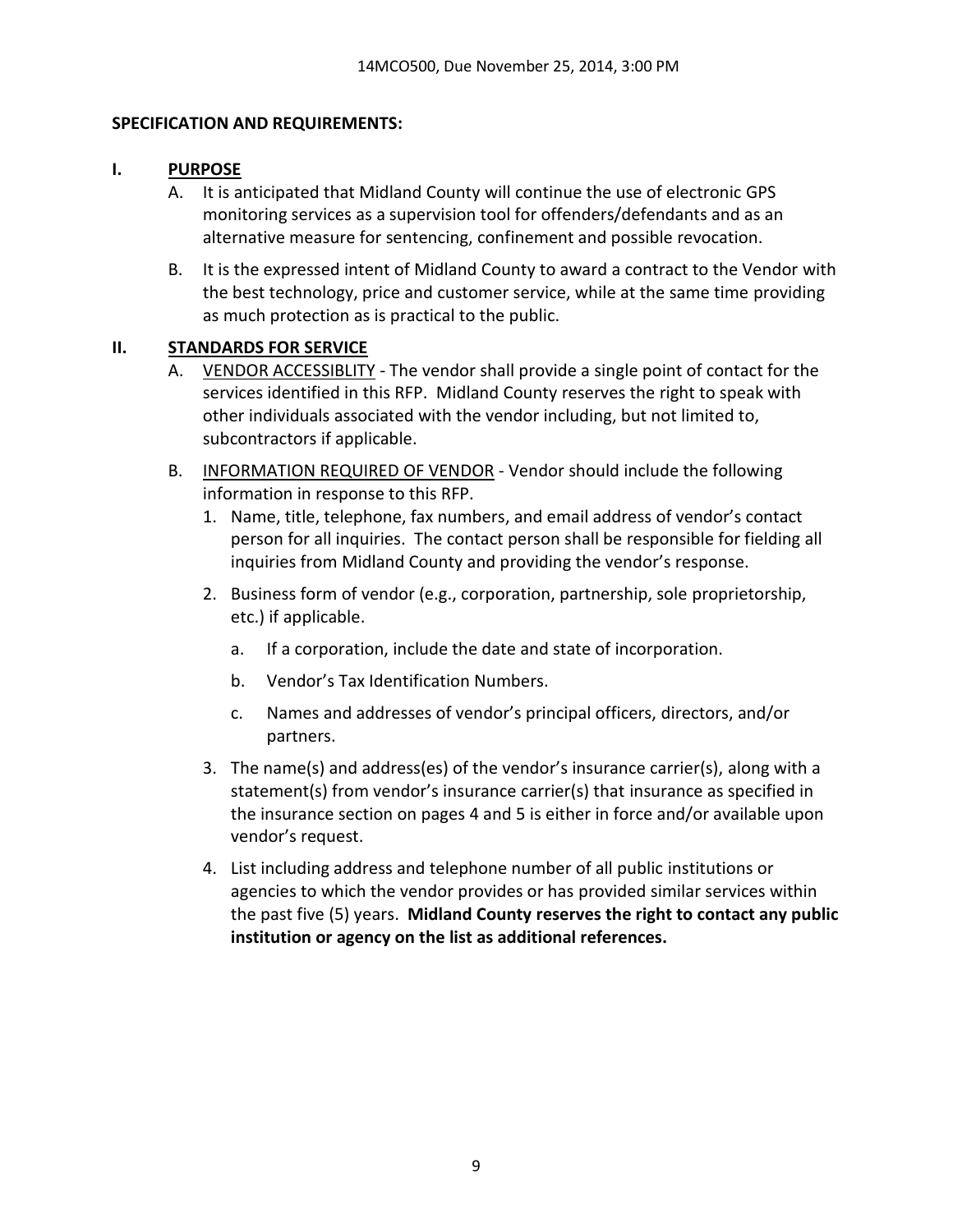### C. PROVISION OF EQUIPMENT AND SERVICES

- 1. All equipment proposed for use of electronic monitoring services must be provided (including shipping) and serviced by the Vendor for the term of the contract.
- 2. All electronic monitoring services proposed or required by the proposal must be provided by or through the Vendor.
- 3. The Vendor shall provide a set of all necessary tools and supplies for each monitoring location for minor replacement and/or adjustments.
- 4. The Vendor shall provide documentation in their response to this RFP if they will be entering into sub-contractual relationships for the provisions of any equipment or services requested in this RFP.
- 5. The Vendor shall establish a program to provide translation services for non-English speaking offenders. Forms must be available in English and Spanish.
- 6. The Vendor shall replace defective or malfunctioning parts and/or equipment within forty-eight (48) hours of notice or knowledge of a malfunction or failure for Active GPS. Midland County shall not be responsible for the maintenance and/or replacement of damaged or lost unit(s) caused by malfunction, negligence and/or intentional damage.

### D. EQUIPMENT CHANGES/UPGRADES

- 1. Any alterations in product manufacture or fabrication, or any proposed use of substitute equipment will require prior approval by the Dept.
- 2. When a manufacturer of the equipment being used by Midland County under the terms of any agreement with Midland County makes improvements or upgrades to any equipment being provided under such agreement , the Vendor shall make those improvements or upgrades available to Midland County immediately and without cost to Midland County. Any such improvements and/or upgrades must be tested by Midland County and/or the Vendor and also approved by Midland County prior to being implemented or introduced.
- 3. Any recall notices known by the vendor must be disclosed solely to Midland County immediately. Such recalled devices must be replaced within 24 hours.

### E. SERVICES

1. The Vendor must establish and maintain a seven-days-per week, twenty-four hours per day (7 x 24) toll free telephone number for customer service access. A voicemail service is insufficient. Any subcontractor being used as part of this RFP must establish and maintain a seven-days-per week, twenty-four hours per day

(7 X 24) toll free telephone number for customer service access. A voicemail service is insufficient.

2. In combination with the Electronic Monitoring Services, the Vendor shall provide "Offender/Defendant management" or "case management" services, which shall include, but not limited to, the following: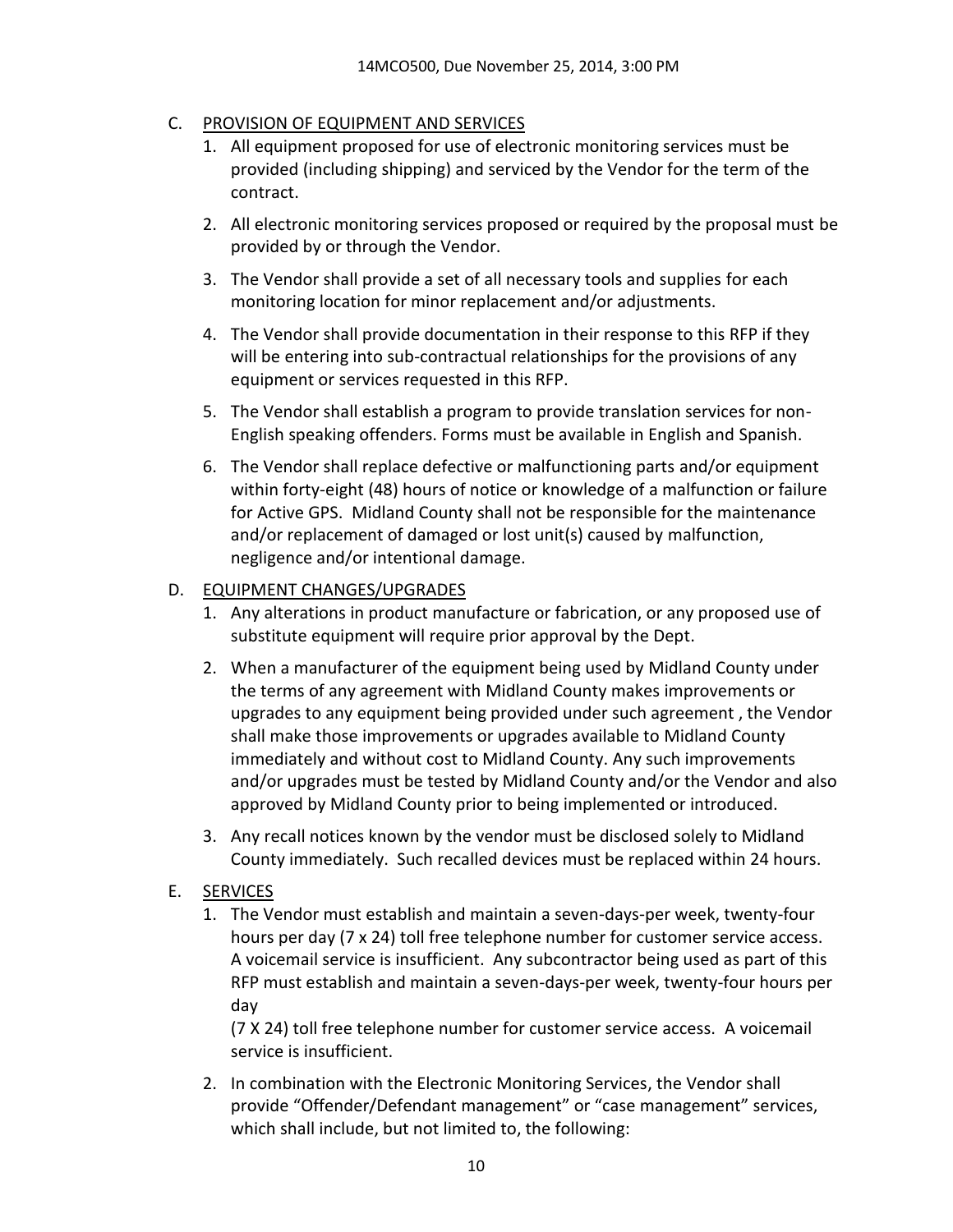- a. Providing court testimony, either in person or written, as requested or required.
- b. Providing and maintaining a database computer system to enroll offenders/defendants, monitor their activities, and otherwise operate the offender/defendant case management system which has the ability to provide custom reports to the departments of Midland County. This database system should ensure access to offender/defendant information is restricted to only those persons so designated by Midland County.
- 3. The Vendor shall accommodate the service requirements of offenders/defendants during the normal Midland County business hours of Monday-Friday, 7:30am to 4:30pm. Midland County reserves the option to adjust future operational hour requirements based upon business needs.

**NOTE**: Vendor should clearly indicate in its response to the RFP, which offender/defendant case management services and staff are being proposed and describe fully the methods and procedures Vendor will use to provide the services.

### **III. EQUIPMENT**

The Vendor shall furnish all necessary equipment for the monitoring of offenders/defendants supervised by Midland County. Midland County reserves the right to designate and/or approve the equipment/system(s) that will be used for each offender/defendant. Midland County would prefer (but does not require) that the Vendor furnish an optional portable device for victim notification that will be provided to the victim along with a waiver of liability (see ATTACHMENT A). This device should alert the victim if the offender/defendant is within 300 feet radius of said portable device.

### A. GLOBAL POSITIONING SYSTEM

- 1. The Vendor shall provide all necessary equipment for active tracking of an offender/defendant through the use of a Global Positioning System (GPS) allowing for the offender/defendant to be tracked seven-days per week, twenty-four hours per day (7 x 24) within a maximum 100 foot radius of his/her actual location. Vendor should provide in its response to this RFP, actual radius capability of proposed device(s).
- 2. The system should be capable of setting up exclusion and inclusion zones into the GPS program to provide advance warnings for identified victims of offenders being monitored by the GPS. System will notify victim upon victim request with victim information.
- 3. The equipment should have multiple "Tamper Alarm" features (transmitter, strap, and receiver) and low battery alert.
- 4. Equipment should be designed with dynamic memory storage and internal battery back-up with a minimum of 20 hours of self-containment for continual monitoring in the event of power loss.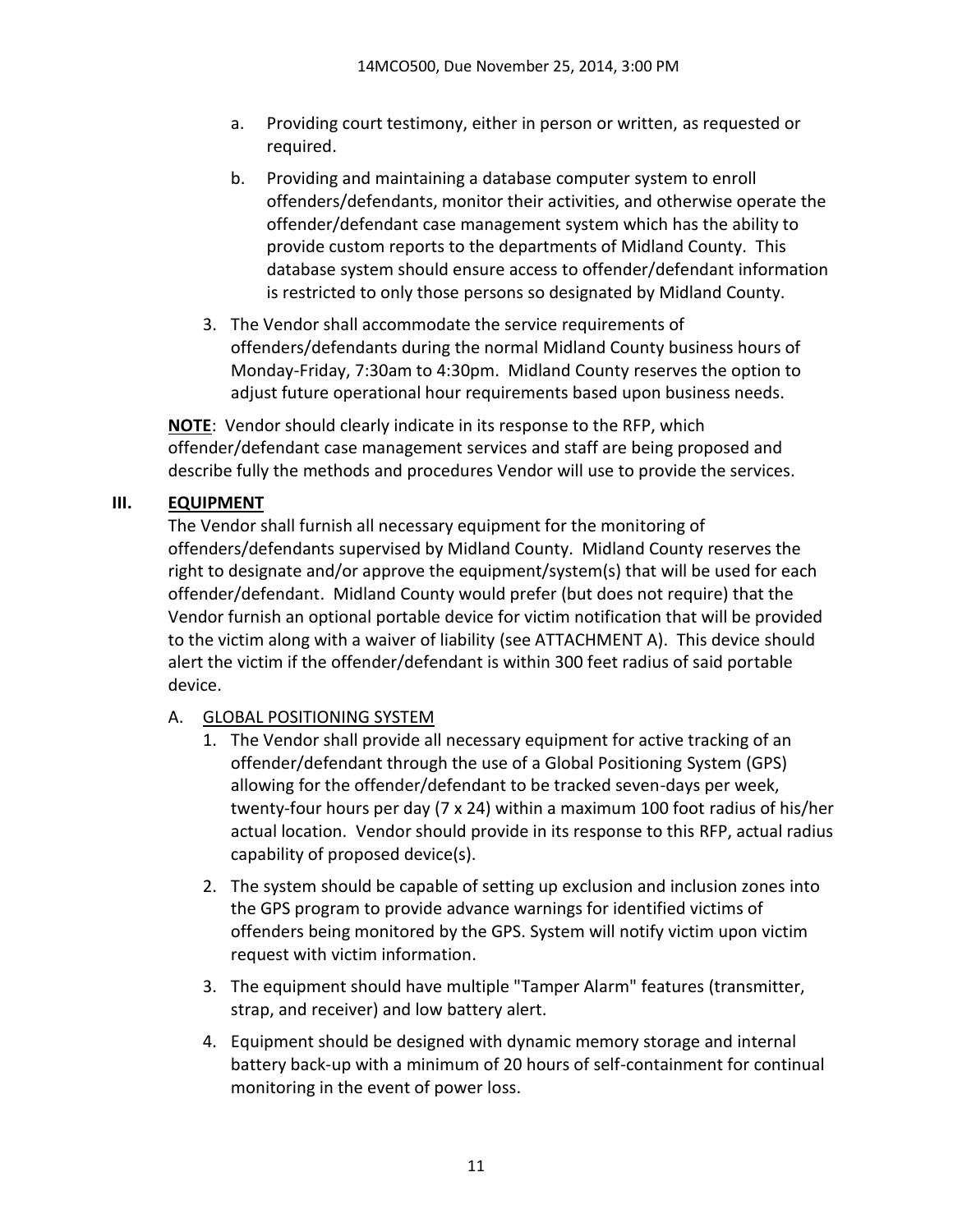- B. AUXILLARY COMMUNICATIONS SERVICES The Vendor shall provide, at no additional cost, the necessary communications access to permit Midland County to manage electronic monitoring supervision.
- C. TECHNICAL SPECIFICATIONS The Vendor should provide complete technical specifications for each item of equipment proposed, including but not limited to the following:
	- 1. Transmitter (if applicable) The transmitter should neither pose a safety hazard nor unduly restrict the activities of the offender/defendant.
		- a. Dimensions.
		- b. Material.
		- c. Weight.
		- d. Battery type.
		- e. Battery life.
		- f. Battery charging capabilities.
		- g. Strapping device.
		- h. Is it field serviceable?
		- i. Possible transmission obstacles/interference.
		- j. Transmission cycles.
		- k. Tampering features.
	- 2. Receiver (if applicable)
		- a. Battery Backup system (type) and capabilities.
		- b. Battery Discharge time under power loss.
		- c. Interface with any telephone calling features.
		- d. The tracking device should be capable of storing at least 5 days worth of data should the device lose communications with the data center for some reason.
		- e. The tracking device should operate for a minimum of 20 hours on a single charge.
		- f. The tracking device should not lose any data if the battery is depleted.
		- g. The tracking device should be capable of notifying or alerting the offender of violations immediately (Active) of certain violations, including service disruption for longer than 30 minutes.
	- 3. Victim Portable Alert Device
		- a. Dimensions.
		- b. Material.
		- c. Weight.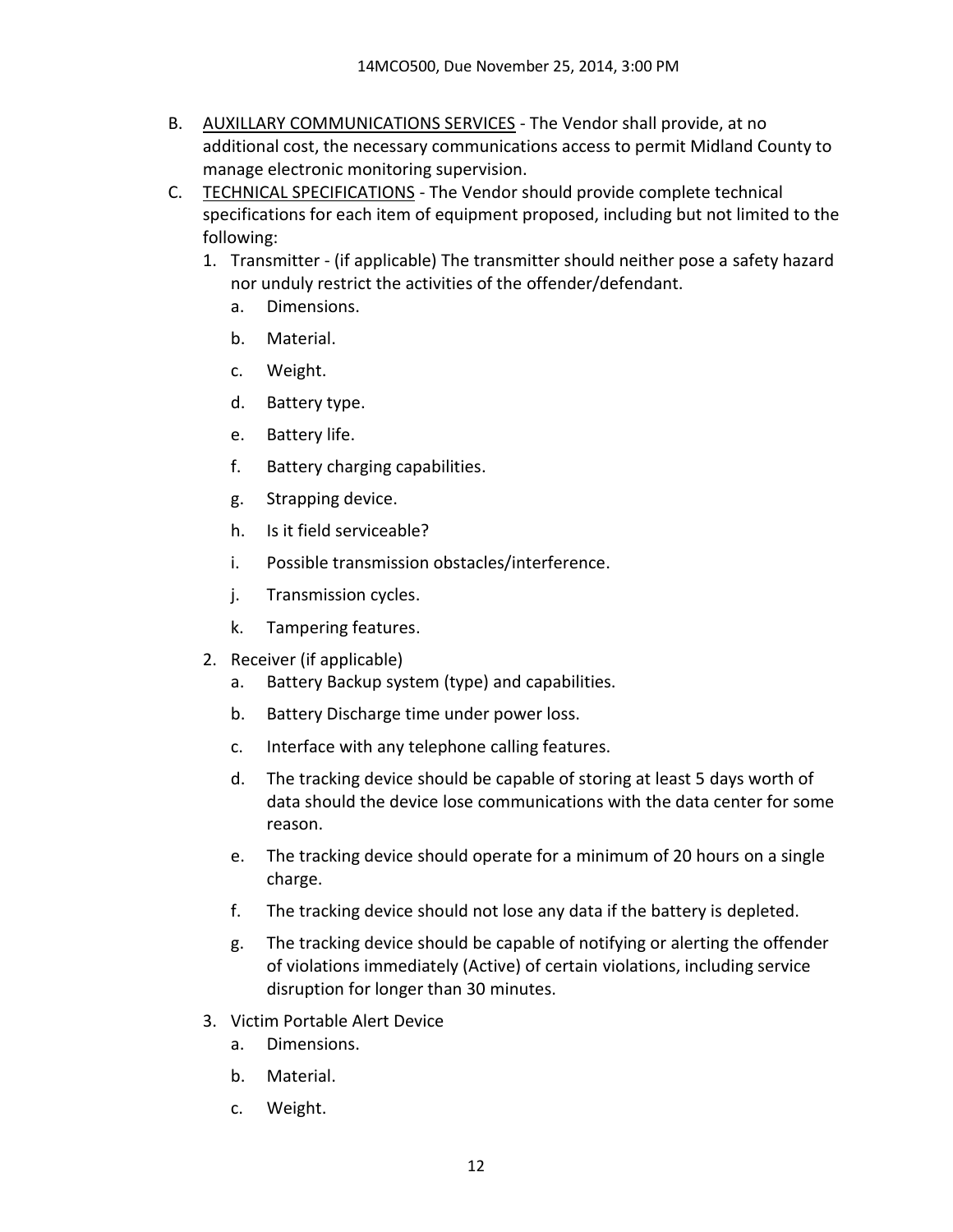- d. Battery type.
- e. Battery life.
- f. Battery charging capabilities.
- D. PERFORMANCE CHARACTERISTICS (All applicable equipment)
	- 1. Sensitivity.
	- 2. Effective range of Operation.
	- 3. Limitations.
	- 4. Hindrances to performance.
	- 5. Capable of allowing zones of inclusion and exclusion both directly on a map and based on an address that is geo coded.
	- 6. Capable of allowing users to enter both standard rectangular and free form shaped zones for inclusion or exclusion.
	- 7. Contain a subsystem that allows for viewing multiple offenders on a map at the same time during a defined date/time range.
- E. SYSTEM COORDINATION Each GPS type of electronic monitoring service provided by the Vendor should coordinate its coverage with all other electronic monitoring services provided by the Vendor.

**NOTE:** Where the specifications outlined are not applicable because of the uniqueness of the technology, the Vendor should advice Midland County and explain why the specifications should not apply.

### **IV. LEVEL OF SERVICE**

- A. DETECTION OF VIOLATIONS
	- 1. Upon award of this RFP, the Vendor should collaborate with Midland County departments to define violations. The Vendor shall be capable of immediately detecting a violation and taking appropriate immediate action. The Vendor shall take the following actions in response to any violations:
		- a. Immediately phone all available phone numbers for the offender/defendant and attempt to resolve the situation after determining the cause of the problem.
		- b. Record the date and time of the call(s), the name(s) of any person(s) contacted, and the results of the contact(s).

### B. NOTIFICATION OF VIOLATIONS

- 1. During Normal Midland County Duty Hours (Monday-Friday, 7:30am to 4:30pm):
	- a. Call the supervising officer, his/her supervisor, or the unit duty officer and advise him/her of the detected violation and any pertinent details.
	- b. Prepare and deliver a written report to the designated Midland County departments by 8:00 a.m. (Central Time) next business day. Include the offender's/defendant's name, description of the problem, the staff person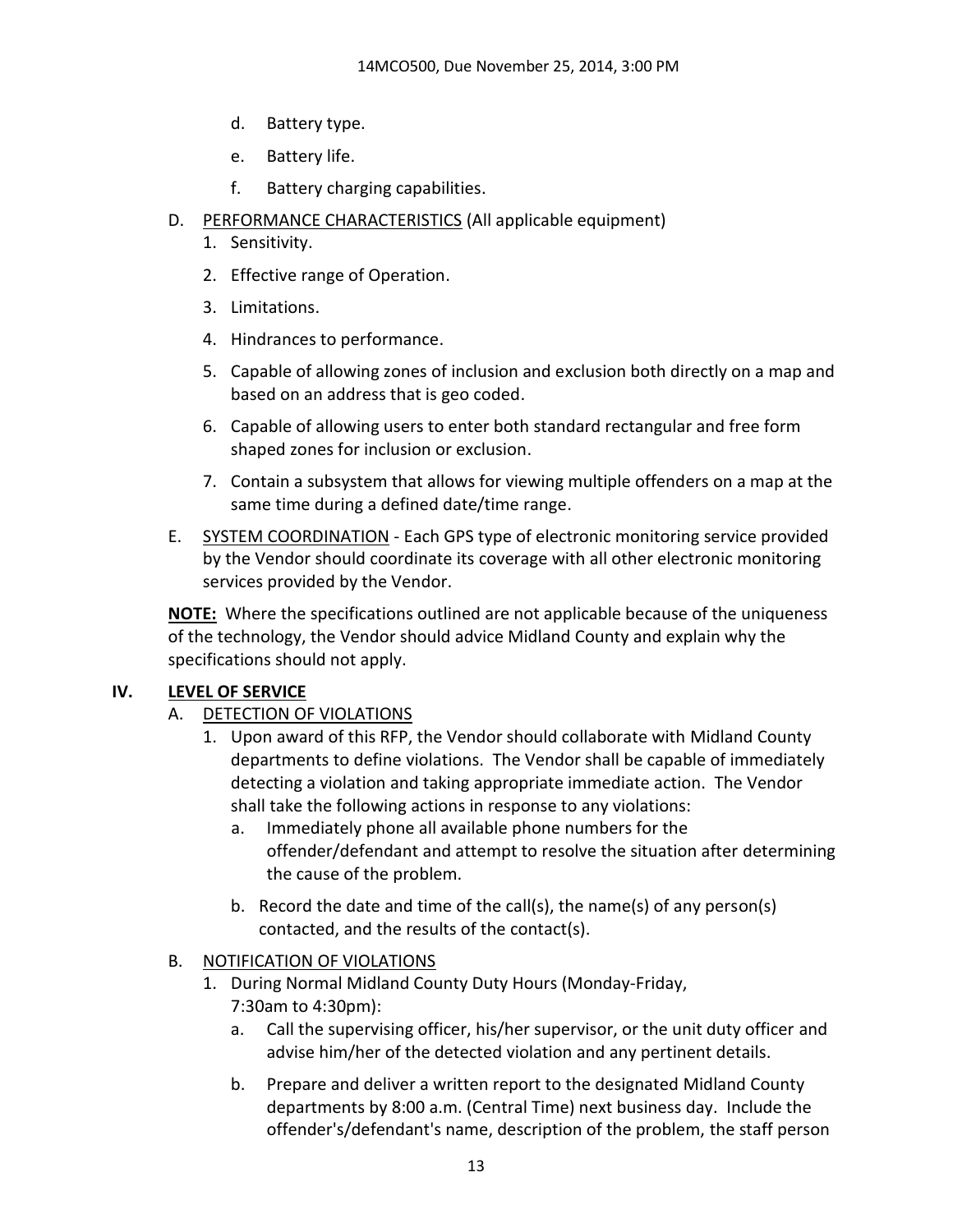who telephoned the residence, the name of any person contacted, the results of the contact, and any actions taken.

- 2. After Midland County Hours (after 4:30 p.m. and before 7:30 a.m., Monday-Friday), Weekends, & Holidays:
	- a. Upon award of RFP, Vendor and Midland County will coordinate to determine when designated department personnel will be contacted after hours for violation notification.
	- b. Prepare and deliver a written report to the designated departments by 8:00 a.m. (Central Time) next business day. Include the offender's/defendant's name, description of the problem, the staff person who telephoned the residence, the name of any person contacted, the results of the contact, and any actions taken.

### C. REQUIREMENT REPORTS/VIOLATION PROTOCOLS

- 1. Vendor should, in collaboration with Midland County Departments:
	- a. Identify required reports.
	- b. Set-up rules/guidelines on how each department requires Vendor to submit required reports.
	- c. Be required to have daily, weekly, monthly report (i.e. Violation reports as identified; Daily activity reports by website or email).
	- d. Establish and have a coordinated effort with appropriate inter-agencies to identify and set specific protocols for serious GPS violations that involve victim-sensitive cases specifically how these violations will be handled during and after hours (agencies identified but not an all inclusive list: Law Enforcement agencies, Victim/Witness; District Attorney's Office; Probation; Pretrial Services; Judges, etc.).
	- e. Identify and set-up specific protocols for GPS violations with the referring agencies and state how violations will be handled during and after hours.

### D. REPORTS

The Vendor should include sample copies of all available reports as part of response to this RFP.

- 1. The Vendor shall provide a written summary of all violation reports to the Midland County Departments by 8:00 a.m. (Central Standard/Daylight Savings Time) next business day.
- 2. The Vendor should have the ability to provide copies of computer generated personal data, monitoring data, or follow-up reports on monitoring incidents by email, website, mail, or other secure methods when required/requested.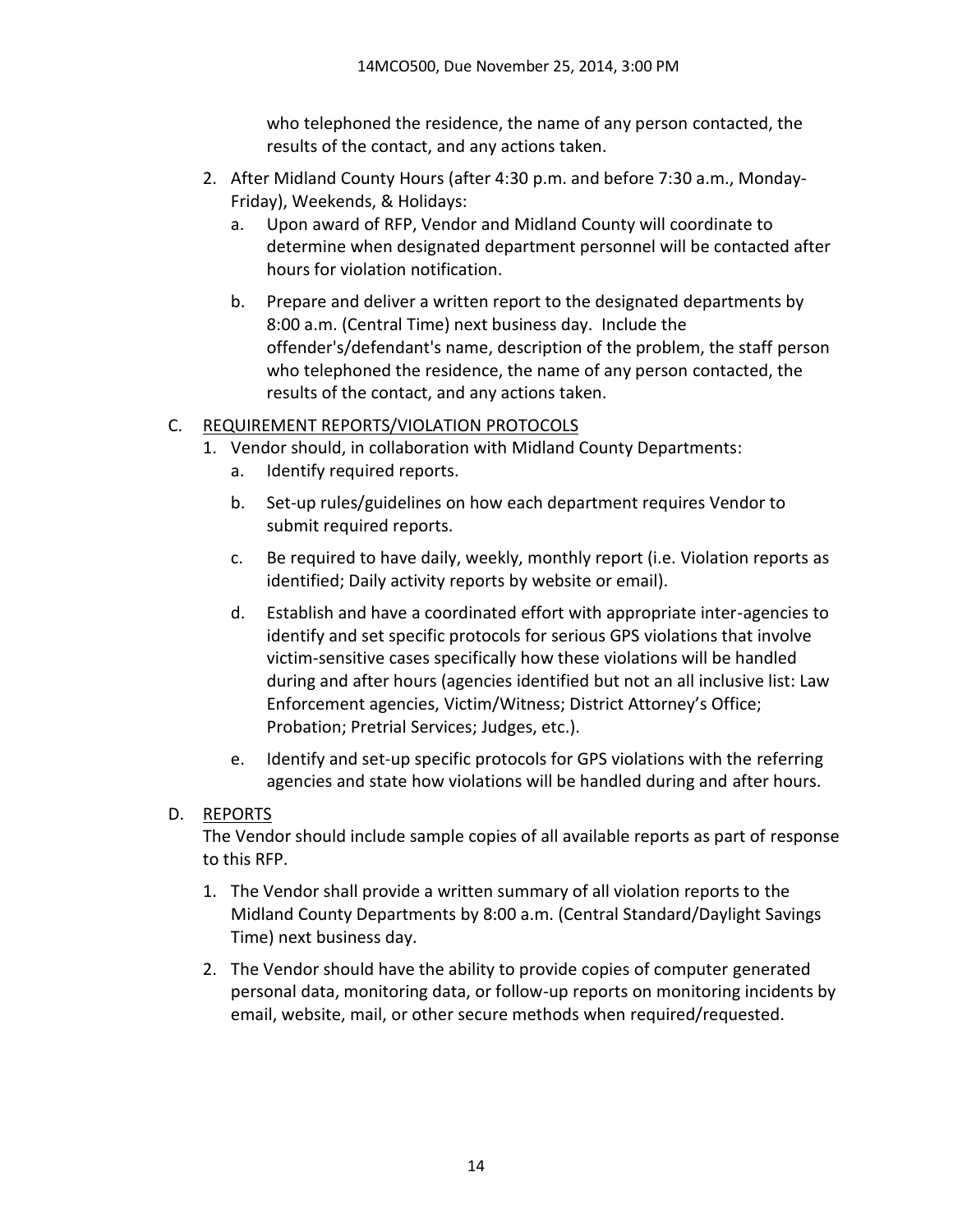- 3. The Vendor shall prepare and forward to the designated Midland County Department personnel, reports concerning any interruption of service including the date and time that the interruption began and was restored, a description of the problem, resolution of same, and the Vendor's plan for avoiding similar problems in the future.
- 4. The Vendor shall provide a monthly report listing the names, date of birth, last 4 digits of Social Security number, and type of monitoring provided for each offender on electronic monitoring at the beginning of the month to designated Midland County Department personnel. The Vendor shall provide at the beginning of each month a monthly report listing the names, date of birth, and last 4 digits of Social Security number for each offender removed from monitoring during the previous month to designated Midland County Department personnel.
- E. INITIATION AND TERMINATION OF SERVICE
	- 1. The Vendor will provide a seven-days-per week, twenty-four hours per day (7 x 24) operation with no minimum number of clients.
	- 2. The Vendor must enroll the offender on electronic monitoring, have equipment issued to the department, and have service connection verified by the department immediately.
	- 3. The Vendor shall terminate service immediately upon notification by the department, which will remove equipment from offender/defendant and his/her residence within twenty-four (24) hours of notification.
	- 4. Non-Payment Termination request. Vendor will NOT terminate client from services, deactivate device, stop monitoring or stop tracking client until removal of the device has been authorized by Midland County.
	- 5. Vendor will only terminate services during business hours of business days. Business hours and business days means 7:30 A.M. to 4:30 P.M., Monday through Friday, and excludes designated Midland County Holidays.

### F. SYSTEM AND EQUIPMENT MAINTENANCE

- 1. The Vendor and any subcontractors shall have sufficient staff to provide monitoring services on a seven-days-per week, twenty-four hours per day (7 x 24) basis. In the event of an equipment and/or system malfunction and/or failure that may impede or interrupt electronic monitoring services, Vendor shall notify Midland County immediately during normal business hours, or in the event of an after-hours equipment and/or system malfunction or failure, by 8:00 AM (CST) the next business day.
- 2. The Vendor shall provide replacement equipment by the following business day per request of the department.
- 3. The Vendor shall be responsible for the maintenance and/or replacement of damaged or lost unit(s) caused by malfunction; negligence and/or intentional damage.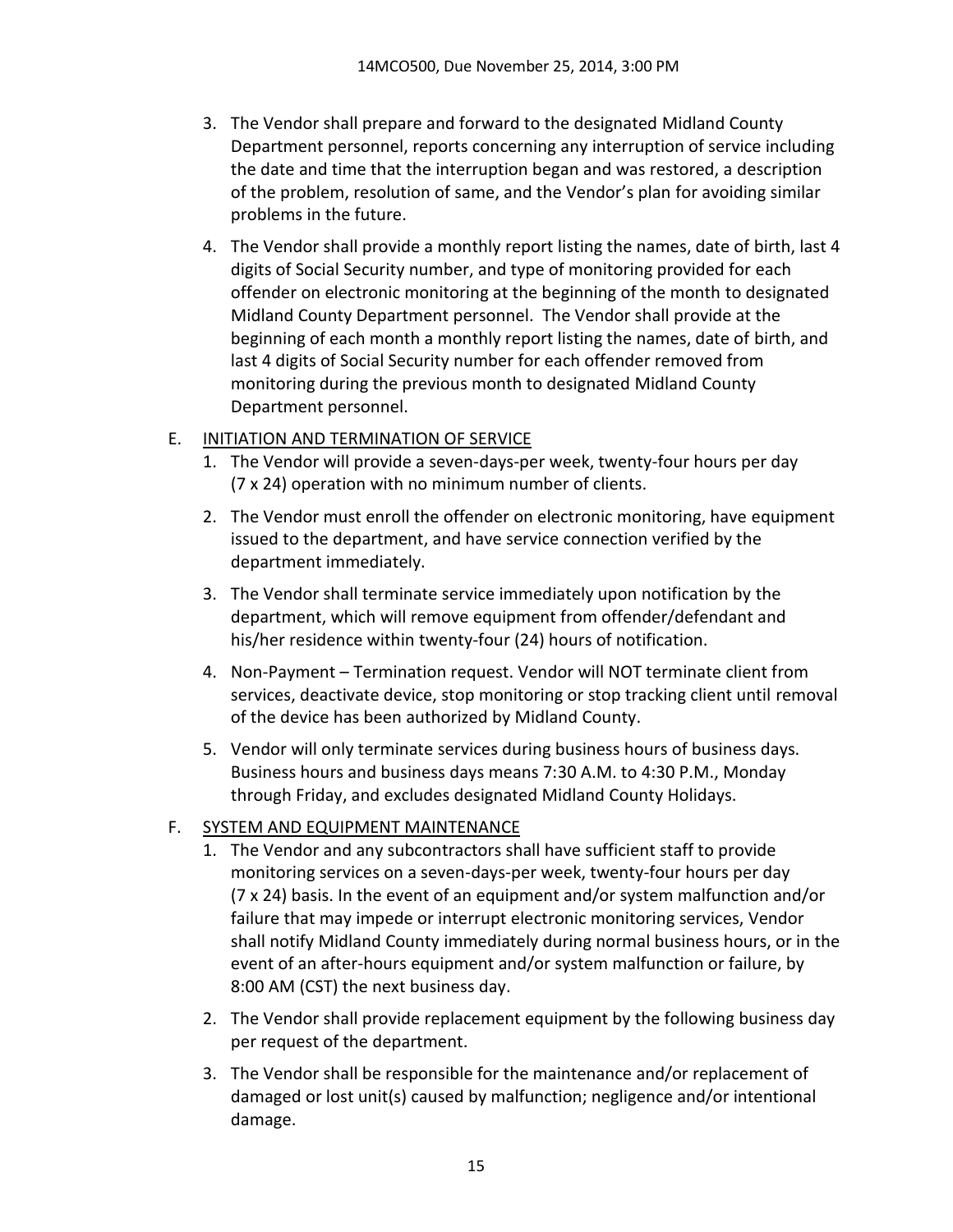- 4. The Vendor shall charge Midland County for active units only.
- G. FORMS The Vendor must agree to accept all Midland County forms. Any required data conversion is the responsibility of the Vendor. Midland County must approve any form(s) before it (they) can be used by Vendor.
- H. CONTINGENCY PLANS The Vendor should provide in its response to this RFP all contingency plans and procedures developed to address loss of electrical power, loss of telephone services, or equipment/computer malfunction.

### **V. RECORDS RETENTION AND RECORDS BACK-UP PLAN**

- A. The Vendor shall retain the Electronic Monitoring records of each offender/defendant for the duration of their period of community supervision, regardless of when the vendor services are discontinued, plus an additional three (3) years past the expiration or revocation of community supervision.
- B. The Vendor shall have in place a records back-up system to recover records in the event of a disaster and/or catastrophic loss of data storage.

### **VI. SECURITY AND PRIVACY**

The Vendor shall provide a statement of acknowledgement and detailed description of measures taken to insure compliance with and adherence to each of the following requirements of confidentiality:

- A. No unauthorized access to the system is allowed and no information shall be disclosed to any third party without the written authorization of Midland County or by order of a court of competent jurisdiction.
- B. The confidentiality of offender/defendant records shall not be compromised.
- C. All data collected shall be saved in its original form and shall not be altered.
- D. Make available all records relating to an offender/defendant upon and in accordance with a written request by designated Midland County staff. Disclosure of records and discussion with staff members under this paragraph shall be on an "unrestricted communication" basis.
- E. The Vendor shall ensure that all persons having access to or custody of records understand and comply with the confidentiality requirements of this contract.
- F. The Vendor shall notify Midland County immediately upon receipt of any legal process requesting or requiring disclosure of any records of any offender/defendant.

#### **VII. DISCLOSURE OF INFORMATION**

The Vendor shall provide a statement of acknowledgement and a detailed description of measures taken to insure compliance with each of the following requirements of disclosure:

A. Any personal or monitoring information regarding the offender/defendant that is made available to the Vendor shall be used by the Vendor only for the purpose of providing electronic monitoring services to Midland County, and shall not be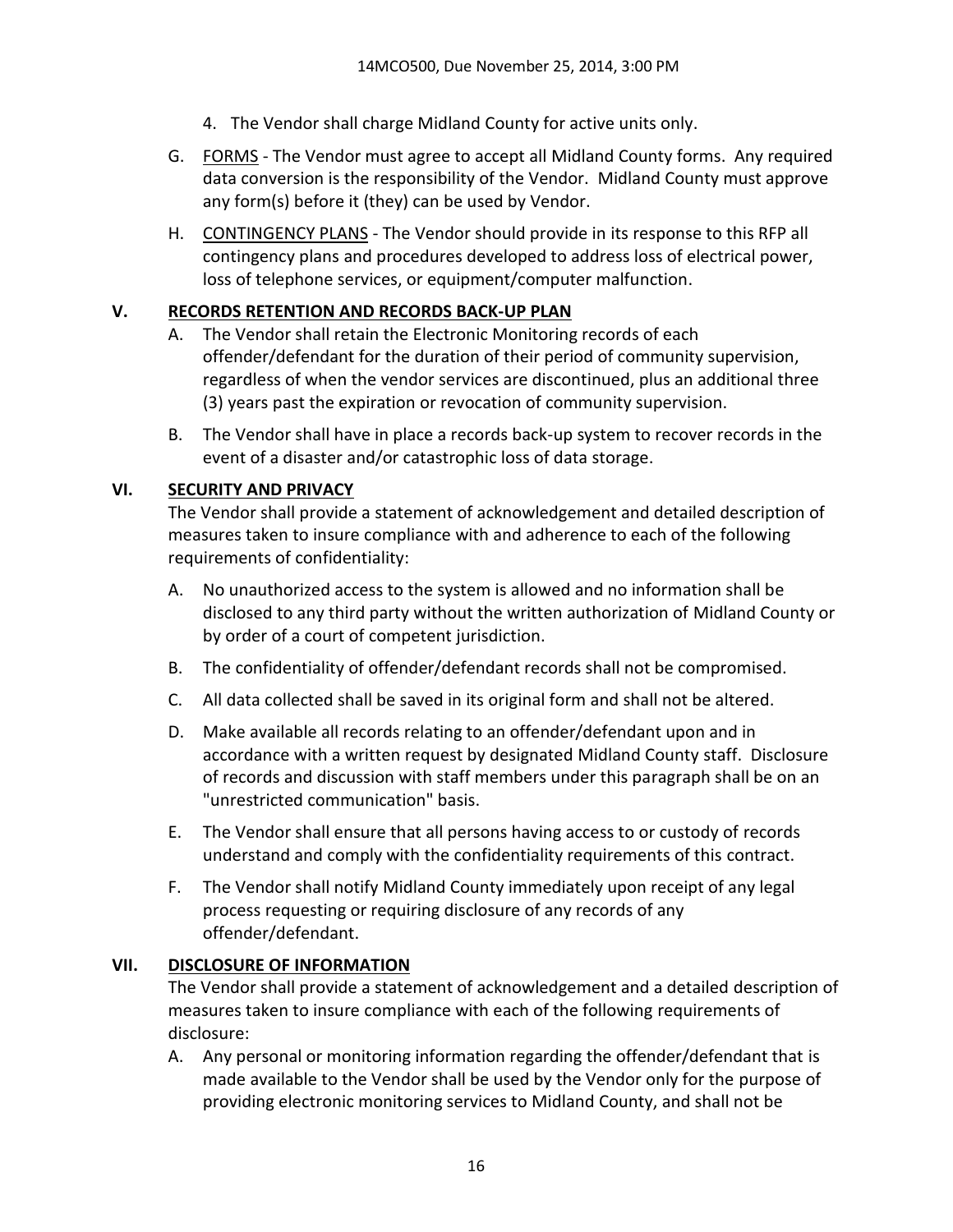divulged or made known in any manner to any person except as may be necessary to provide services as required by Midland County.

- B. The Vendor shall be responsible for protection of the confidentiality of each offender's/defendant's records and shall assure that all work is performed under the supervision of the Vendor or the Vendor's responsible employees.
- C. Each employee of the Vendor to whom information may be available or disclosed shall be notified in writing by the Vendor that the information disclosed can be used only for the specific purpose and to the extent necessary to accomplish the electronic monitoring and surveillance of the offender/defendant.

### **VIII. CRIMINAL HISTORY AUTHORIZATION FORM**

- A. All vendor employees who will be providing services for this RFP will be subject to a criminal background check.
- B. Vendor employees will be asked to sign a Criminal History Authorization Form and Midland County will conduct a criminal history search.
- C. The form will include authorization for Midland County to conduct a search of criminal record data bases operated by Midland County, the Texas Department of Public Safety, the Federal Bureau of Investigation, and all state agencies participating in the FBI's automated criminal history data base system (NCICIII). The form will authorize the search of driving history and warrant record data bases under the control of these agencies.
	- 1. The employee also releases from claim of liability of any type, the Midland County, the Texas Department of Public Safety, the Federal Bureau of Investigation, and other agencies involved with the CCH search.
	- 2. The employee may challenge data obtained in said CCH search per federal and state protocols.

# **IX. TRAINING AND ORIENTATION**

The Vendor shall agree to provide, at no additional cost to Midland County, full employee training regarding current devices, interpreting reports, web base services, etc., and any supplemental training as needed. Under this paragraph, training needs will be determined by Midland County.

**NOTE:** Midland County shall approve the content of any training offered.

# **X. TESTIMONY**

When requested, at no additional cost to Midland County and regardless of the client's county of original jurisdiction, Vendor must agree to provide written documentation and/or affidavit and appear and/or testify in court for any case currently or formerly supervised by Midland County. Questions pertaining to reimbursement for testimony costs should be directed to the District Attorney or Defense Counsel requesting the testimony.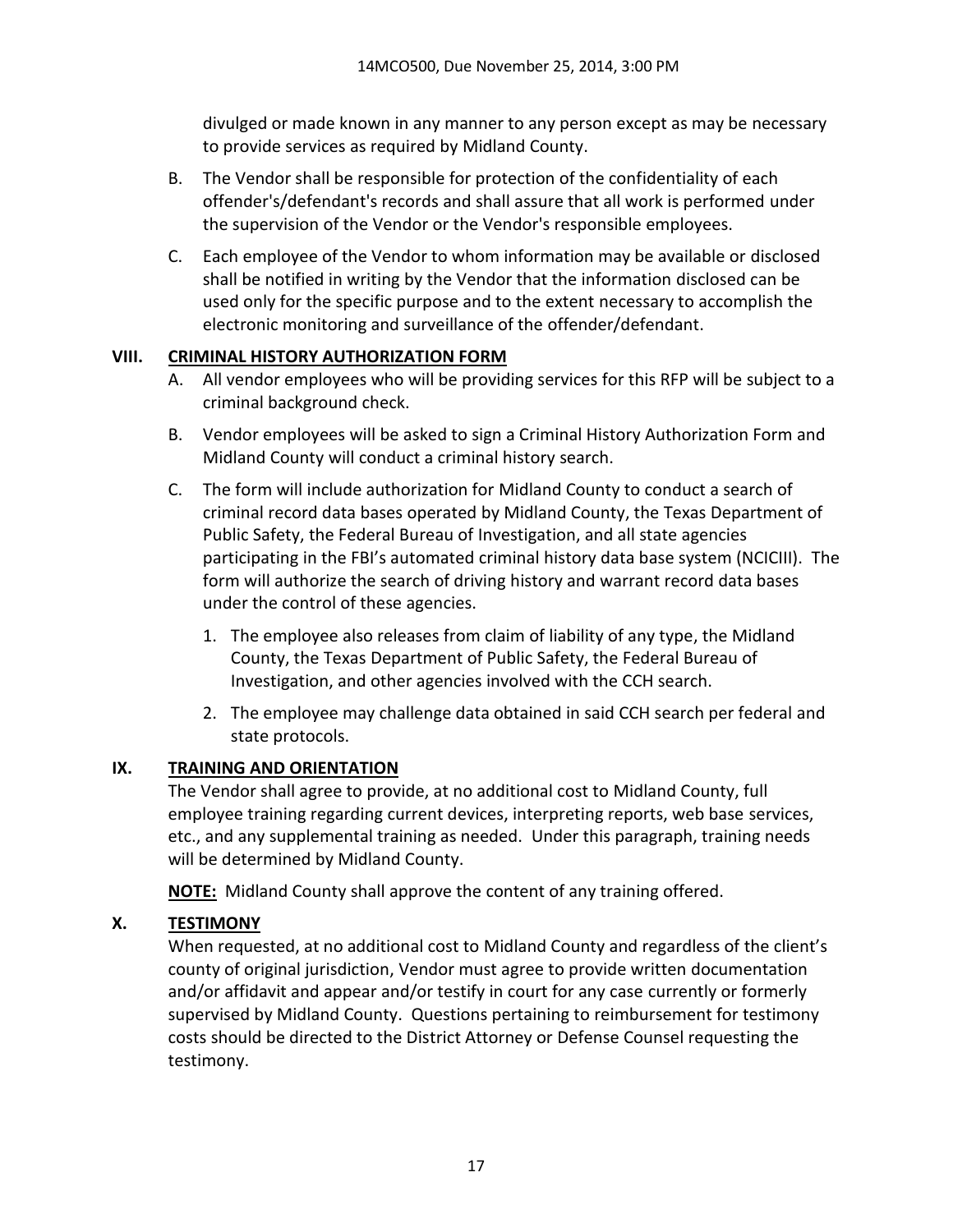### **XI. EVALUATION**

- A. Midland County will consider several evaluation factors and will accept proposals from all responsible applicants. The objective of Midland County is to enter into a contract with the Vendor who proposes the best service and the best technology at the best prices. In considering the proposals, Midland County reserves the right to select the acceptable applicant who offers contractual terms and conditions that are most advantageous, including price per unit/day. An evaluation utilizing a numeric score will be used to review the proposals. The review process may include an opportunity for an oral presentation by the proposer(s) before the Evaluation Committee.
- B. The evaluation factors and possible point values are as follows:
	- 1. Vendor qualifications and experience:.............................................. 0 25 Points
		- a. Past/Current performance under Midland County contracts or as an approved service provider.
		- b. Evidence of Vendor's previous accomplishments and experience in providing electronic monitoring services with the last five (5) years.
		- c. Vendor's qualifications (e.g. Experience/Licenses/Certifications of management and staff).
	- 2. Responsiveness to the RFP Requirements and Specifications:.......... 0 10 Points
		- a. The Manner in which the minimum requirements are met and the extent to which these requirements are exceeded.
		- b. Completion of all aspects and information requested for in this RFP and the attachments thereto.
	- 3. Proposed Approach and Management:……........................................ 0 25 Points
		- a. Vendor's services
			- 1) Time required for service activation and termination.
			- 2) Tamper resistance of equipment and ease of installation of equipment.
			- 3) Proposers timeframe for replacement of malfunctioning/damaged or lost devices.
		- b. Capabilities of the Electronic Monitoring Devices and, if applicable, Victim Portable Alert Devices
		- c. Proposal Fee Schedule.
		- d. Demonstration of Equipment and Services.
	- 4. References:........................................................................................ 0 10 Points Past performance under previous/current Public Institutions or Agencies (other than Midland County).
	- 5. Cost to Midland County: ................................................................... 0 30 Points This information will be obtained from the Proposal Cost Evaluation form.

#### **TOTAL SCORE: 100 POINTS**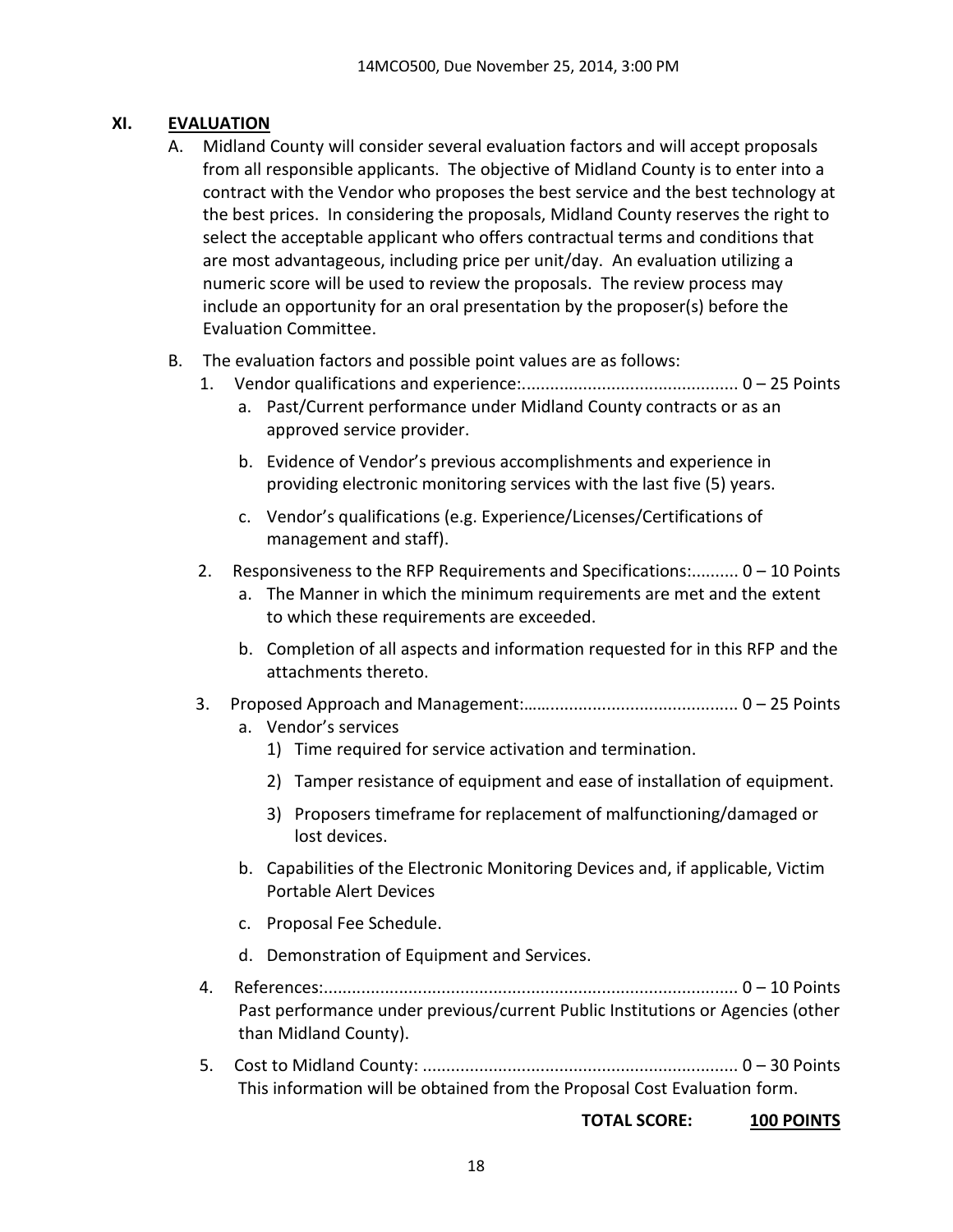- C. Evaluation Process
	- 1. The County reserves the right, at its sole discretion, to determine the process for proposal evaluation and may elect to accelerate the evaluation process by combining or eliminating evaluation phases, if it is deemed in the public interest to do so.
	- 2. Costs will be evaluated using the following formula: (*Lowest Cost Proposal/Proposer's Cost Proposal) x 30: Maximum Cost Proposal Points:..........................................................30 Points*
- D. Presentations and Demonstrations
	- 1. Midland County may at its discretion, elect to have Proposers provide oral presentations and respond to inquiries from the evaluation committee related to their proposal.
	- 2. The vendors with highest initial scores may be invited to provide a demonstration and/or test of proposed equipment to the Evaluation Committee at the County's discretion.
	- 3. Demonstration/Test scores will be based on the same criteria used for the initial ranking.
	- 4. Midland County reserves the right at its sole discretion to determine if oral presentation(s), demonstration(s) and product test(s) are in the best interest of the County. Midland County is under no obligation to request oral presentations, demonstrations or tests.
- E. Best and Final Offer (BAFO)
	- 1. The Proposals with the highest scores may be invited to prepare a Best and Final Offer for consideration by the Evaluation Committee.
	- 2. The County reserves the right at its sole discretion to determine if pursing BAFO(s) is in the best interest of the County. The County is under no obligation to pursue BAFO(s).
	- 3. In the event the County elects not to pursue BAFO(s), Contract Negotiation may be conducted based on the Final Rankings previously described.
- F. Contract Negotiation
	- 1. The Midland County Purchasing Department may conduct Contract Negotiations along with representatives from other Midland County departments.
	- 2. The County reserves the right, at its sole discretion, to determine if a pursuing Contract Negotiation is in the best interest of the County. The County is under no obligation to pursue Contract Negotiation.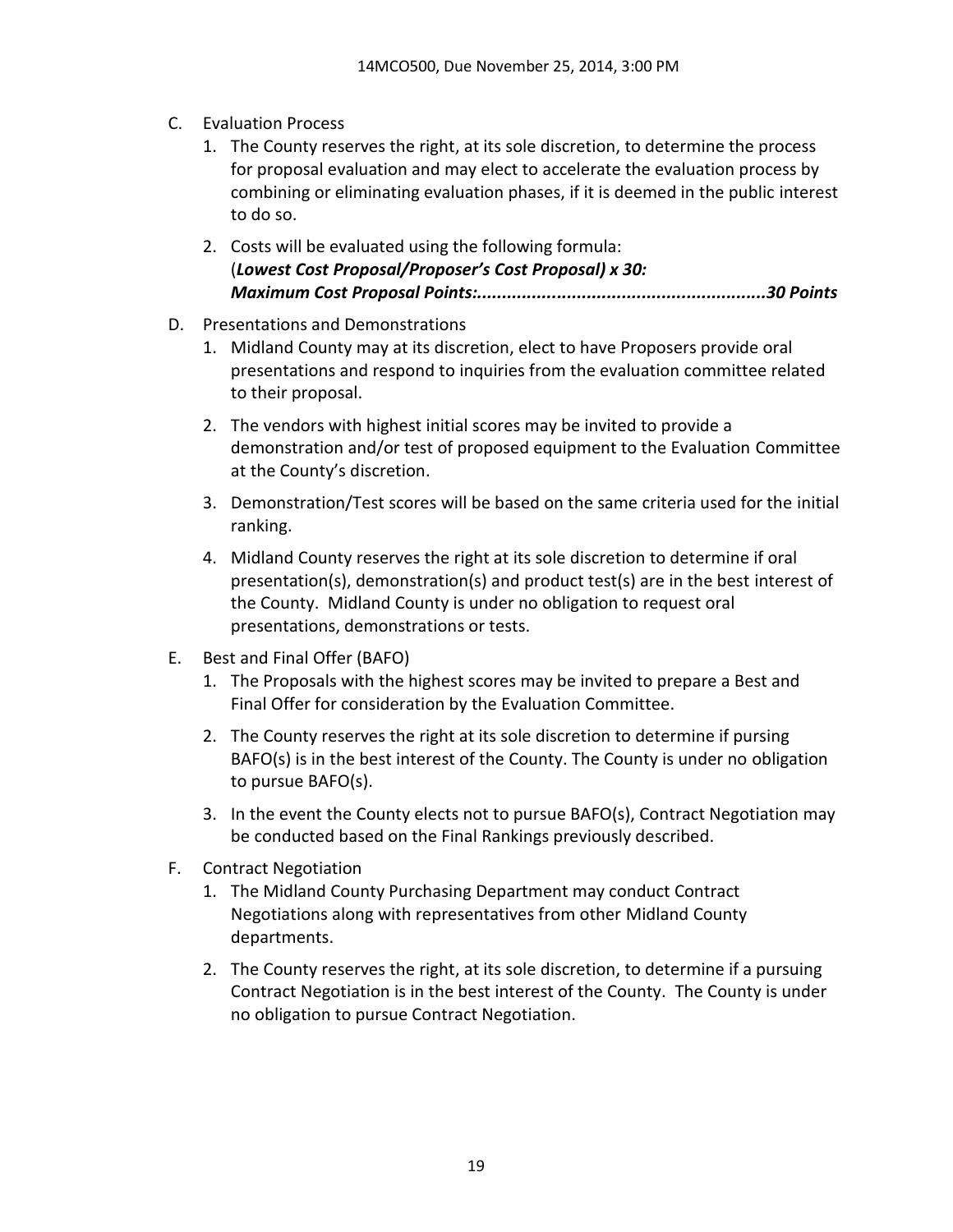### **XII. PROPOSAL SUBMISSIONS**

Provide RFP response in the format listed below. Number all pages consecutively. One (1) original, four (4) copies, and an electronic copy on USB drive should be submitted.

- A. Section 1: Required Forms
	- 1. Proposal Affidavit with signature and notarization.
	- 2. Addendum Signature Form(s) with signature (if applicable).
	- 3. Insurance Certificates.
	- 4. References.
	- 5. Deficiencies and Deviations Form.
- B. Section 2: Vendor Qualifications and Experience
	- 1. Executive Summary brief narrative highlighting company background and experience related to services required in the RFP.
	- 2. Qualifications include resumes, licenses and certifications of management and staff that will operate/manage the services provided to the County.
- C. Section 3: Responsiveness to the RFP Requirements
	- 1. Provide detail information on how you propose to meet or exceed all the RFP requirements.
	- 2. Include the capabilities and specifications for proposed electronic monitoring devices.
- D. Section 4: Approach and Management Provide a brief narrative of how you propose to manage the contract services. Include in your narrative the following information:
	- 1. Time required for service activation and termination.
	- 2. Tamper resistance features of equipment.
	- 3. Installation process.
	- 4. Maintenance, service, and replacement of units.
	- 5. Availability of repair parts.
	- 6. Monitoring procedures.
- E. Section 5: Cost Proposal
	- 1. Include list of all costs associated with installation, maintenance and monitoring of all devices included in the RFP. All charges will be billed to Midland County Departments. Cost not listed in the RFP will not be allowed.
	- 2. Include completed Proposal Cost Evaluation Form and itemized summary detailing how cost was calculated.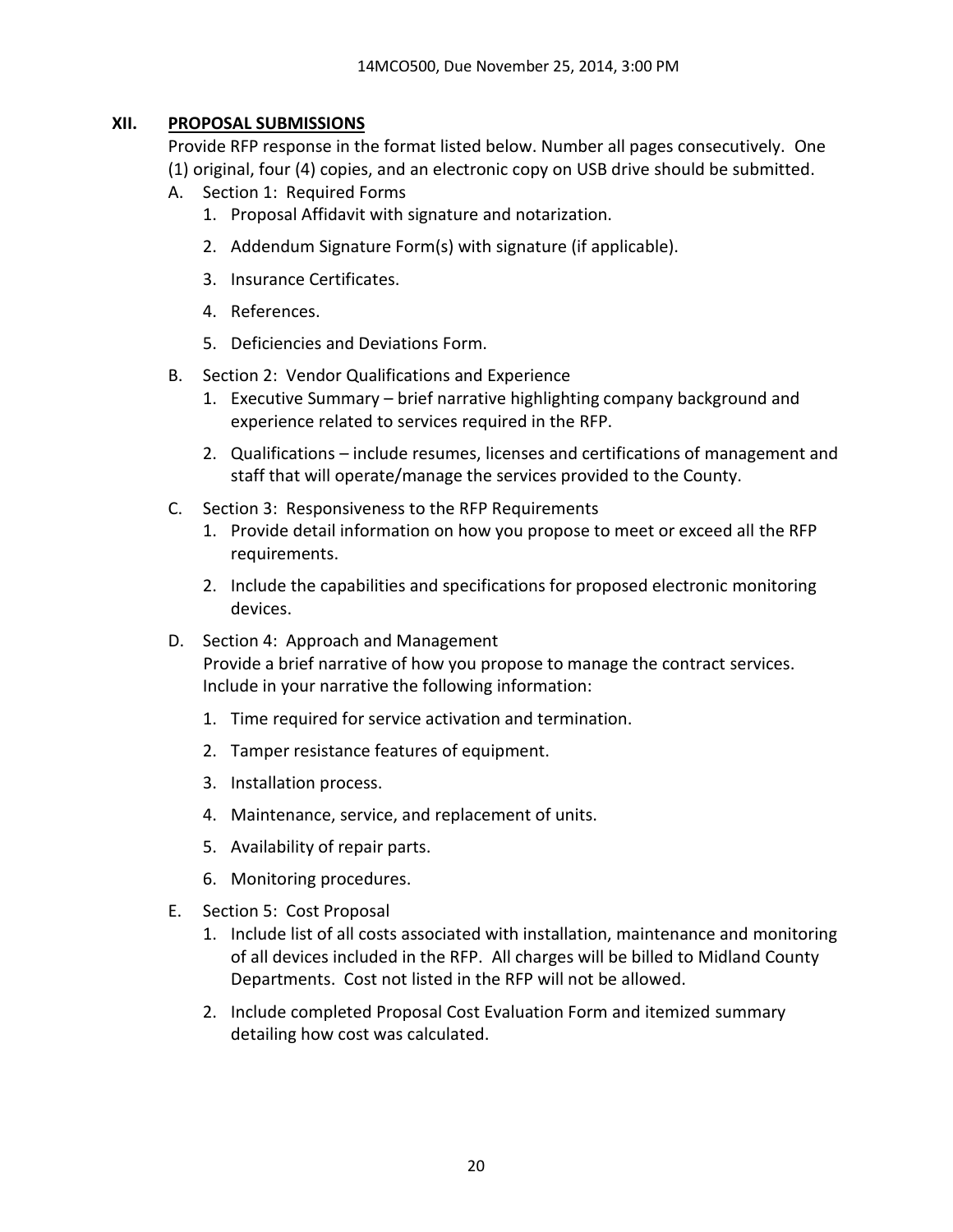### **XIV. RIGHTS OF MIDLAND COUNTY**

- A. Midland County reserves the right to waive, change, add, or delete any terms or conditions of this RFP. Midland County reserves the right to reject any or all proposals or portions or proposals submitted in response to this RFP. All proposals become the property of Midland County. Midland County reserves the right to use, for its benefit, ideas contained in the proposals submitted. Midland County is not liable for any costs or any damages that may be incurred by a Vendor(s) or prospective Vendor(s) in the preparation, formulation, or presentation of a proposal. In case of ambiguity, disagreement or lack of clarity concerning any provision(s) of this RFP, Midland County may adopt an interpretation(s) most advantageous to the County. Midland County may, at its discretion, request Vendor(s) to make an oral presentation to the County and/or its designee(s) in support of their proposals. Upon review of proposals, Midland County may select the proposal(s) which in its judgment is (are) most advantageous to the County and thereupon select the Vendor(s) with whom to negotiate a contract(s). Such determination shall be solely at the discretion of Midland County.
- B. If any contract is awarded to Vendor, it is anticipated that the Proposal submitted in response to this RFP will be attached and incorporated into such contract as the Vendor Operations Plan. Such Vendor Operations Plan will be used by Midland County in determining and evaluating the adequacy of Vendor's provision of services and contract compliance.
- C. Vendors who are in an agreement with Midland County for services shall not employ a current Midland County employee on a full-time, part-time or temporary contract basis to perform services included in the agreement with Midland County.